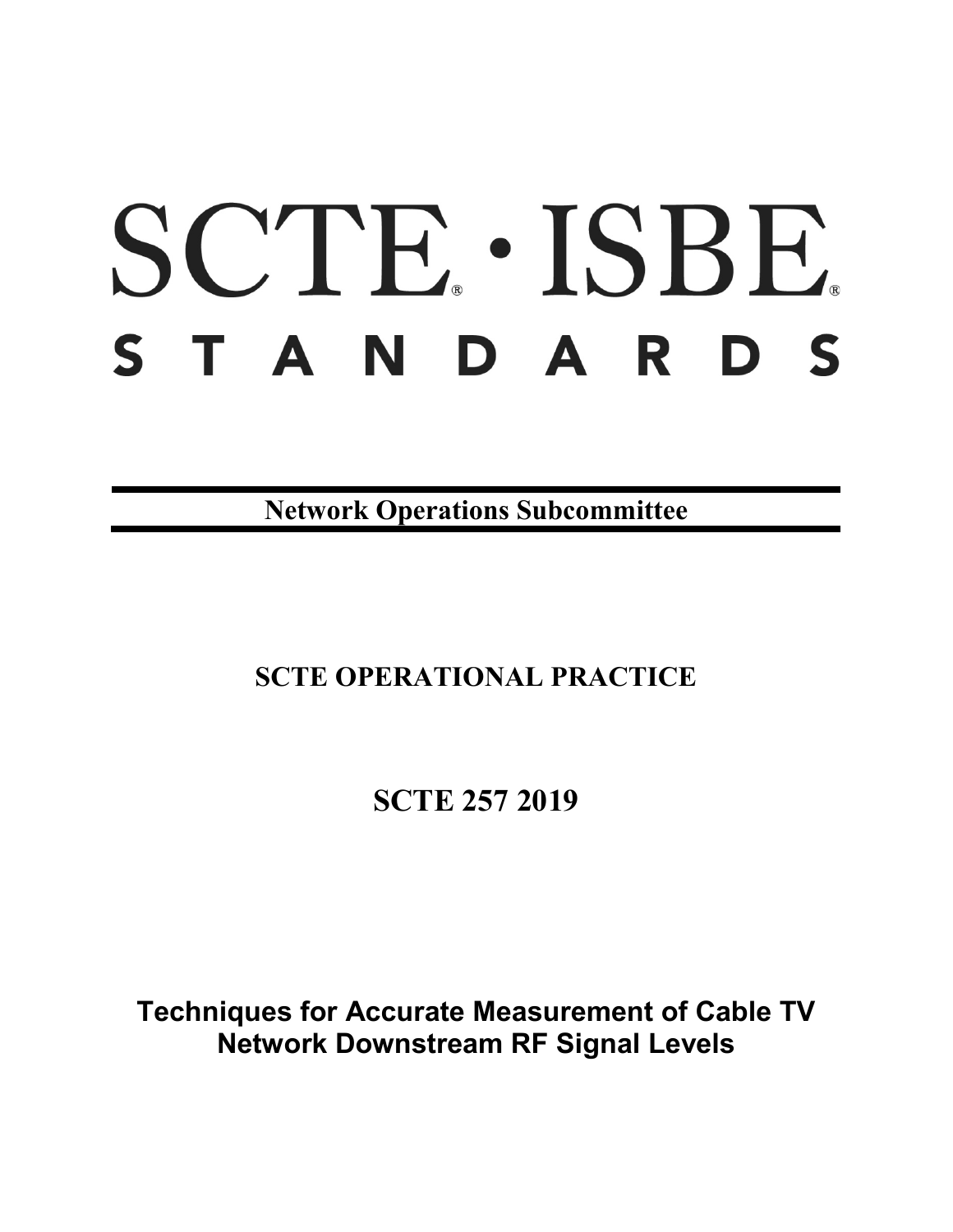## **NOTICE**

<span id="page-1-0"></span>The Society of Cable Telecommunications Engineers (SCTE) / International Society of Broadband Experts (ISBE) Standards and Operational Practices (hereafter called "documents") are intended to serve the public interest by providing specifications, test methods and procedures that promote uniformity of product, interchangeability, best practices and ultimately the long-term reliability of broadband communications facilities. These documents shall not in any way preclude any member or non-member of SCTE•ISBE from manufacturing or selling products not conforming to such documents, nor shall the existence of such standards preclude their voluntary use by those other than SCTE•ISBE members.

SCTE•ISBE assumes no obligations or liability whatsoever to any party who may adopt the documents. Such adopting party assumes all risks associated with adoption of these documents, and accepts full responsibility for any damage and/or claims arising from the adoption of such documents.

Attention is called to the possibility that implementation of this document may require the use of subject matter covered by patent rights. By publication of this document, no position is taken with respect to the existence or validity of any patent rights in connection therewith. SCTE•ISBE shall not be responsible for identifying patents for which a license may be required or for conducting inquiries into the legal validity or scope of those patents that are brought to its attention.

Patent holders who believe that they hold patents which are essential to the implementation of this document have been requested to provide information about those patents and any related licensing terms and conditions. Any such declarations made before or after publication of this document are available on the SCTE•ISBE web site at [http://www.scte.org.](http://www.scte.org/)

All Rights Reserved

© Society of Cable Telecommunications Engineers, Inc. 2019 140 Philips Road Exton, PA 19341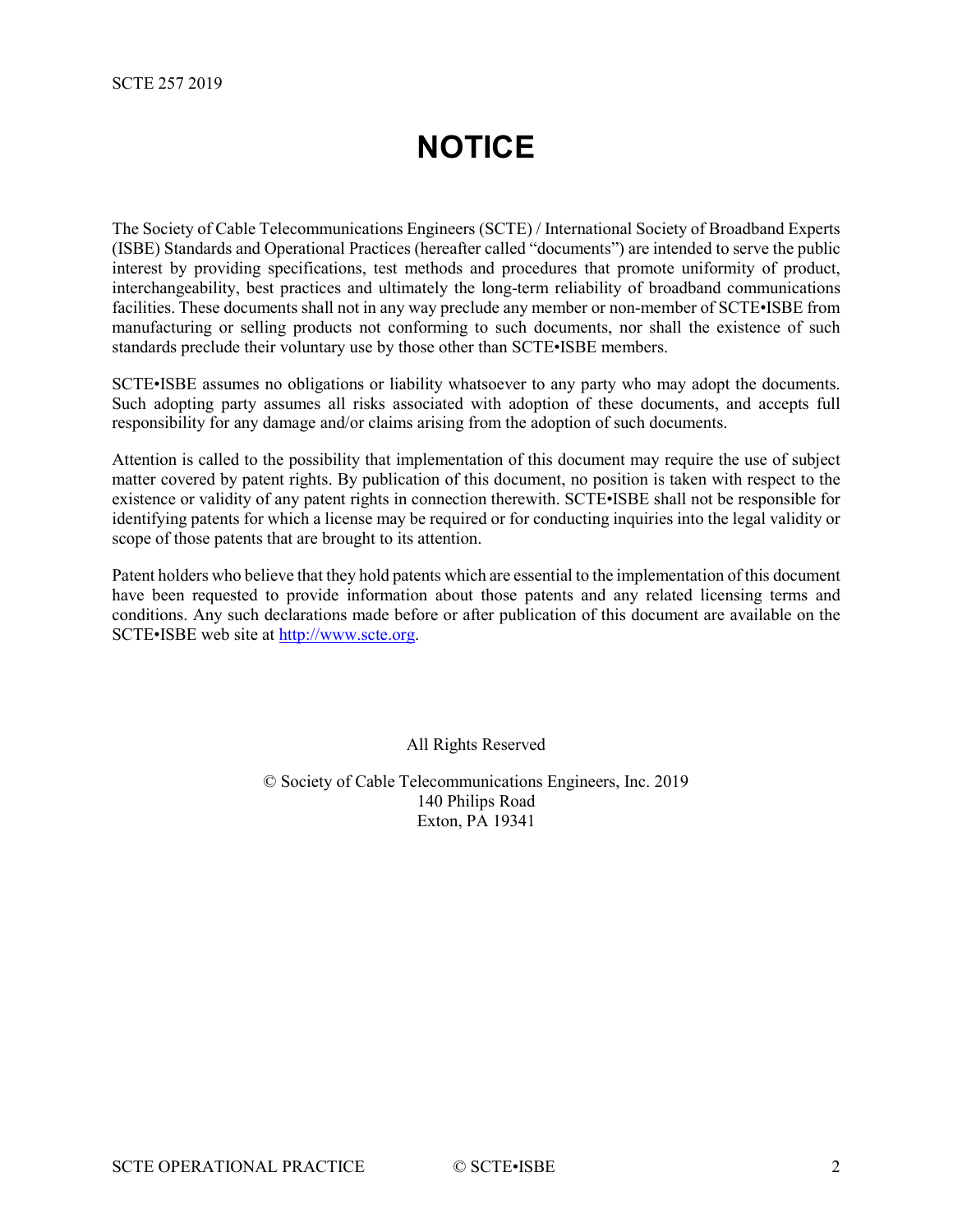## **Table of Contents**

#### <span id="page-2-0"></span>**Title Page Number**  $1$  $11$  $1.2.$  $1.3.$  $14$  $1.5.$  $2<sup>1</sup>$  $2.1.$  $2.2.$  $2.3.$  $\mathbf{3}$  $3.1.$  $3.2.$  $3.3.$  $\mathbf{4}$ 5.  $5.1.$  $5.2.$ 6.  $6.1.$  $6.2.$ 6.3. 64 A Closer Look at Factors Contributing to Measurement Inaccuracy ................................... 12  $6.4.1$  $6.4.2.$  $6.4.3.$ 6.4.4.  $6.4.5.$  $6.4.6.$  $6.4.7.$  $6.4.8.$  $6.4.9.$  $6.4.10.$  $6.5.$  $6.6.$  $6.7.$ 7.  $7.1.$  $7.2.$ 8. Q  $9.1.$  $9.1.1.$  $9.1.2.$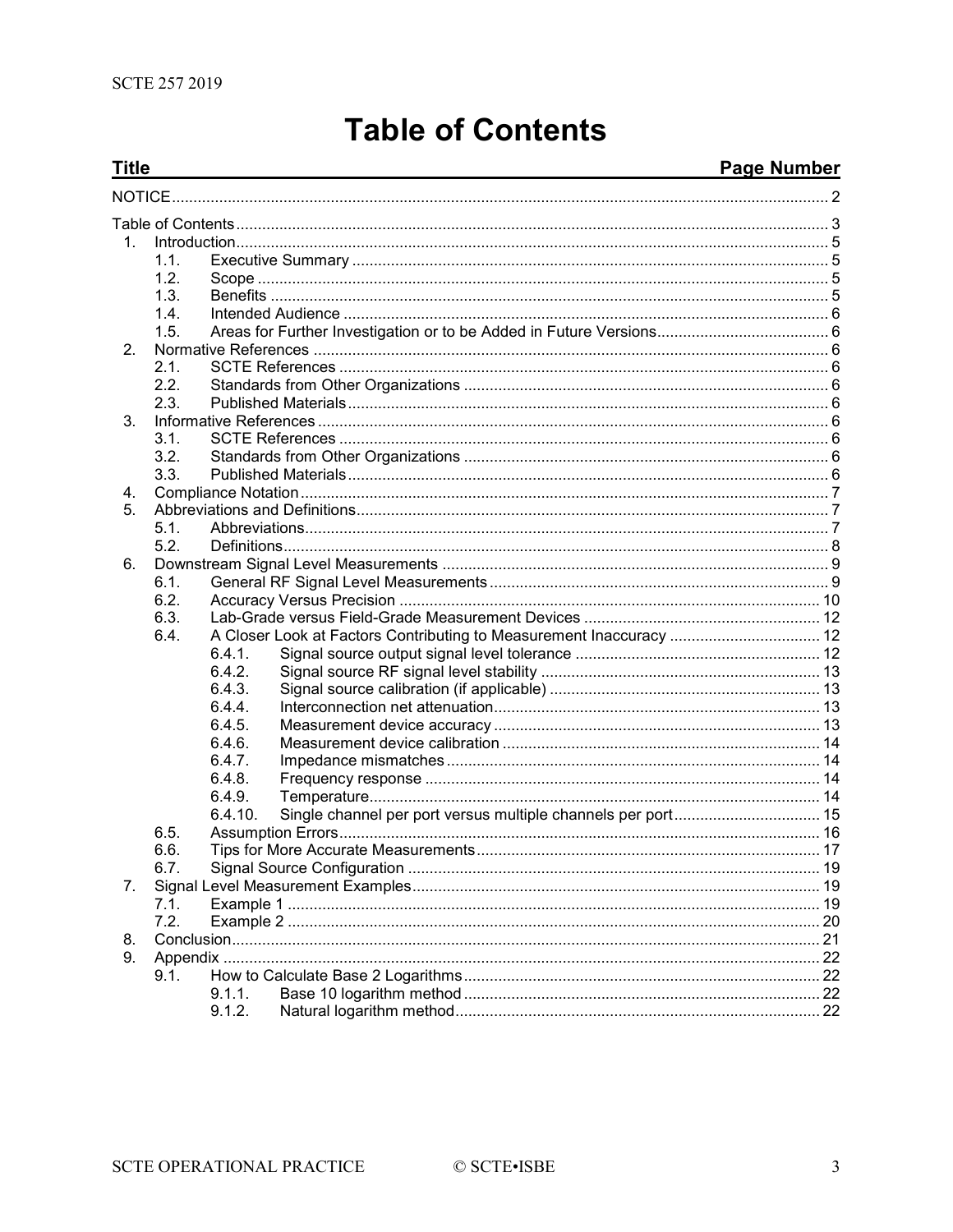## **List of Figures**

| <b>Title</b><br>Page Number                                                                       |  |
|---------------------------------------------------------------------------------------------------|--|
| Figure 1. Is the reported digital channel power of 56.7 dBmV the actual digital channel power?5   |  |
|                                                                                                   |  |
|                                                                                                   |  |
|                                                                                                   |  |
|                                                                                                   |  |
|                                                                                                   |  |
|                                                                                                   |  |
| Figure 8. 75 ohm mini-coax maximum cable attenuation versus frequency (data derived from          |  |
| Figure 9. Example of maximum attenuation versus frequency for Series 59 headend coaxial cable  17 |  |
|                                                                                                   |  |
|                                                                                                   |  |

### **List of Tables**

#### **Title Page Number** Table 1. Example signal levels in a cable network [.....................................................................................](#page-9-1) 10 Table 2. Two-way splitter insertion loss [......................................................................................................](#page-15-1) 16 Table 3. Parameters for Example 1 [............................................................................................................](#page-18-4) 19 Table 4. Parameters for Example 2 [............................................................................................................](#page-19-2) 20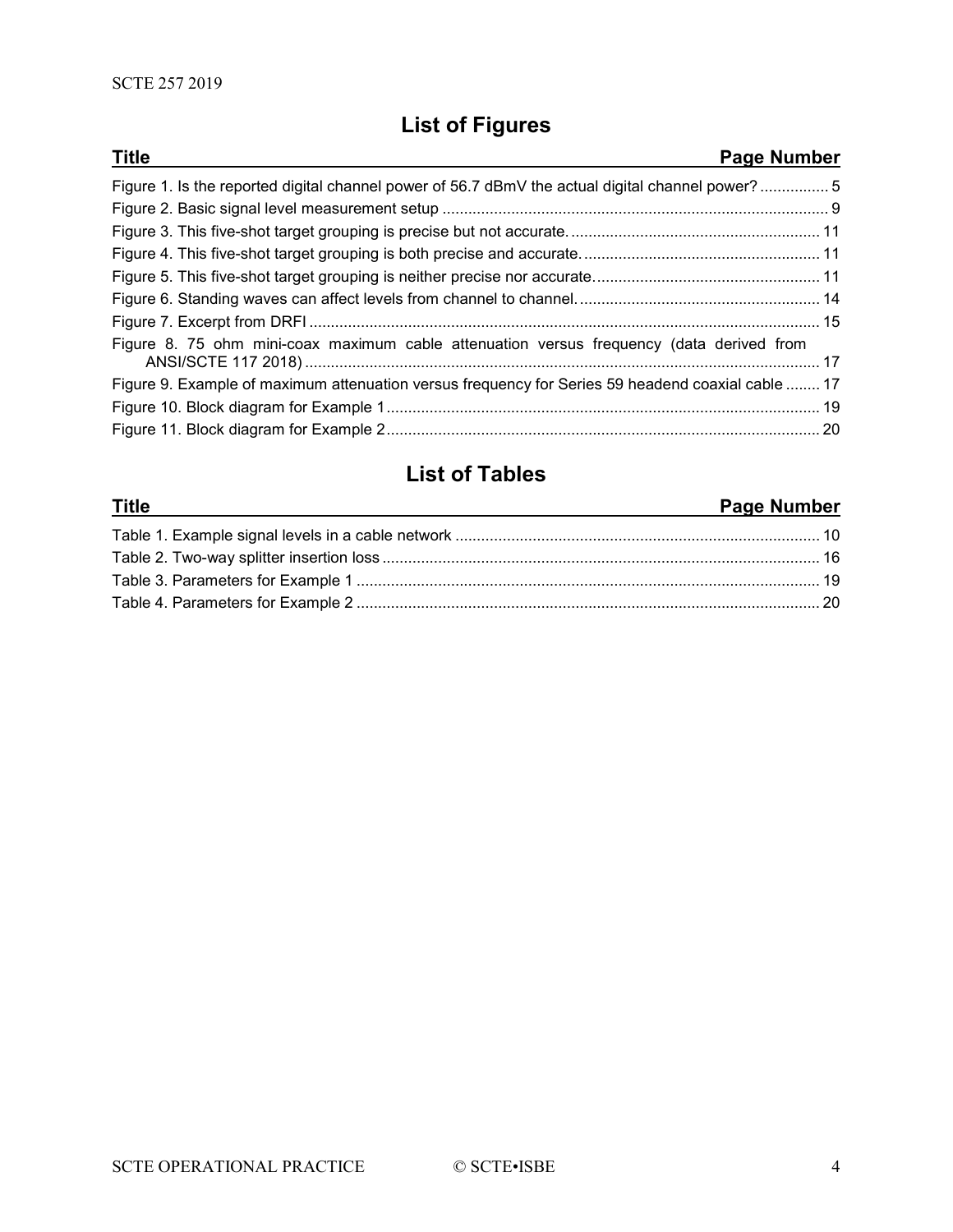#### <span id="page-4-1"></span><span id="page-4-0"></span>**1. Introduction**

#### **1.1. Executive Summary**

Measurement of a cable network's downstream radio frequency (RF) signal levels is often taken for granted. The procedure is straightforward: Connect a signal level meter (SLM), spectrum analyzer, or similar instrument to the device or signal source being measured and read the reported signal level (see

**[Figure](#page-4-5) 1).** But is the reported value the actual value? Not necessarily. There are several factors that affect the accuracy of measured and reported RF signal levels. This Operational Practice discusses those factors, and how to achieve more accurate and repeatable results.<sup>[1](#page-4-6)</sup>

<span id="page-4-5"></span>

#### <span id="page-4-4"></span>**Figure 1. Is the reported digital channel power of 56.7 dBmV the actual digital channel power?**

#### <span id="page-4-2"></span>**1.2. Scope**

Proper cable network operation relies upon RF signal levels being within specification. RF signals are just about everywhere in modern cable systems: antenna sites, headends, hub sites, nodes, coax distribution networks, and subscriber drops. While ensuring that signal levels are what they're supposed to be won't fix or avoid every problem, correct signal levels are an important part of optimizing overall RF performance.

#### <span id="page-4-3"></span>**1.3. Benefits**

Optimum cable network downstream performance requires that RF signal levels be measured and set correctly. RF signal levels affect nearly every part of a cable network's operation: headend/hub site, optical fiber links, coax distribution, subscriber drops, and customer premises equipment (CPE). This Operational Practice discusses measurement of downstream signal levels, factors that can affect the accuracy of those measurements, and provides recommendations to ensure correct RF signal levels.

<span id="page-4-6"></span><sup>&</sup>lt;sup>1</sup> The content of this Operational Practice is based upon a three-part article written by Ron Hranac, which appeared in the Fall 2017, Winter 2017, and Spring 2018 issues of *Broadband Library* magazine [\(https://broadbandlibrary.com/\)](https://broadbandlibrary.com/). The material is used with the permission of the author.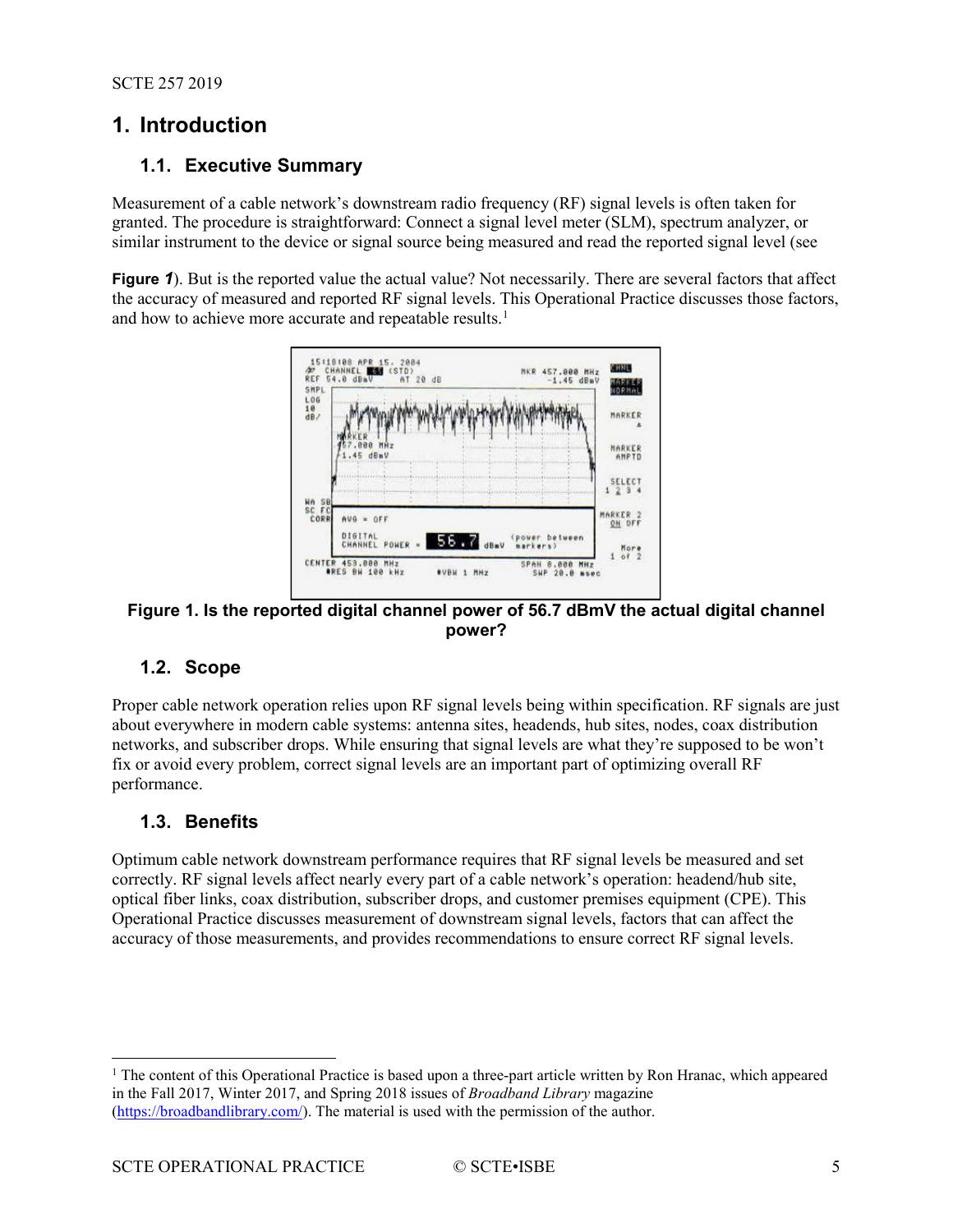#### <span id="page-5-0"></span>**1.4. Intended Audience**

This document is intended for cable system technical personnel such as installers, service and maintenance technicians, headend and hub site technicians, and others who have to measure signal levels as part of their daily jobs, or are interested in the measurement of signal levels.

#### <span id="page-5-1"></span>**1.5. Areas for Further Investigation or to be Added in Future Versions**

Future versions of this Operational Practice (or a new and separate Operational Practice) could include information about the measurement of upstream RF signal levels.

#### <span id="page-5-2"></span>**2. Normative References**

The following documents contain provisions, which, through reference in this text, constitute provisions of this document. At the time of Subcommittee approval, the editions indicated were valid. All documents are subject to revision; and while parties to any agreement based on this document are encouraged to investigate the possibility of applying the most recent editions of the documents listed below, they are reminded that newer editions of those documents might not be compatible with the referenced version.

#### <span id="page-5-3"></span>**2.1. SCTE References**

<span id="page-5-4"></span>• No normative references are applicable.

#### **2.2. Standards from Other Organizations**

<span id="page-5-5"></span>• No normative references are applicable.

#### **2.3. Published Materials**

• No normative references are applicable.

#### <span id="page-5-6"></span>**3. Informative References**

The following documents might provide valuable information to the reader but are not required when complying with this document.

#### <span id="page-5-7"></span>**3.1. SCTE References**

• SCTE Measurement Recommended Practices for Cable Systems, Fourth Edition.

#### <span id="page-5-8"></span>**3.2. Standards from Other Organizations**

• [1] ISO 5725-1:1994 "Accuracy (trueness and precision) of measurement methods and results --Part 1: General principles and definitions"

#### <span id="page-5-9"></span>**3.3. Published Materials**

• [2] Data-Over-Cable Service Interface Specifications Downstream RF Interface Specification CM-SP-DRFI-I15-160602 (http://www.cablelabs.com/wp-content/uploads/specdocs/CM-SP-DRFI-I15-160602.pdf)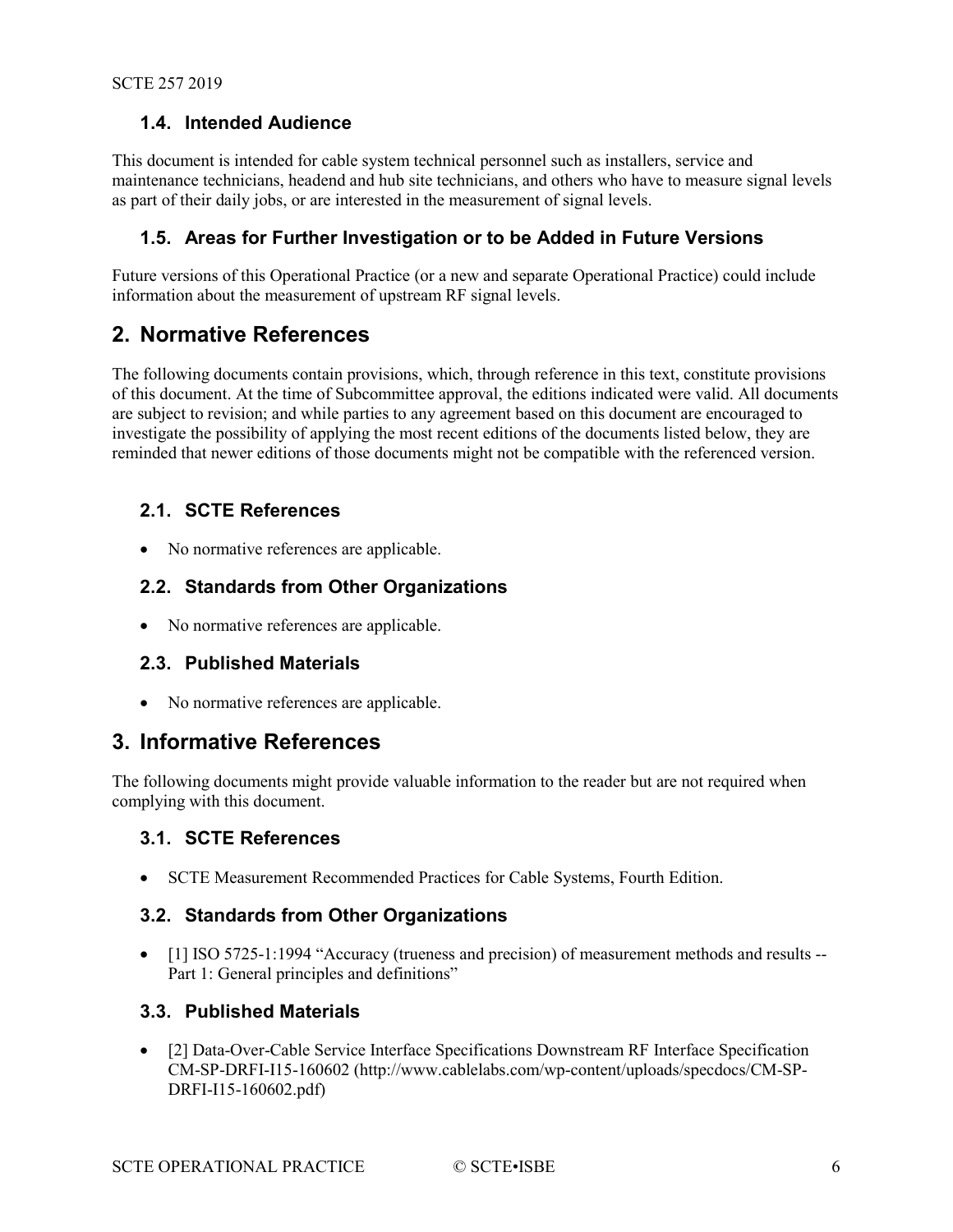- [3] "Fundamentals of RF & Microwave Power Measurements," Agilent Application Note 64-1C (http://cp.literature.agilent.com/litweb/pdf/5965-6630E.pdf)
- [4] "Power Measurement Basics," Agilent PowerPoint presentation (http://www.keysight.com/upload/cmc\_upload/All/BTB\_PowerBasics\_2005.pdf)
- [5] "Spectrum Analyzer Basics," Agilent Application Note 150 (https://www.keysight.com/upload/cmc\_upload/All/5952-0292EN.pdf)

| shall      | This word or the adjective "required" means that the item is an              |
|------------|------------------------------------------------------------------------------|
|            | absolute requirement of this document.                                       |
|            | This phrase means that the item is an absolute prohibition of this           |
| shall not  | document.                                                                    |
| forbidden  | This word means the value specified shall never be used.                     |
|            | This word or the adjective "recommended" means that there may exist          |
|            | valid reasons in particular circumstances to ignore this item, but the       |
| should     | full implications should be understood and the case carefully weighted       |
|            | before choosing a different course.                                          |
|            | This phrase means that there may exist valid reasons in particular           |
| should not | circumstances when the listed behavior is acceptable or even useful,         |
|            | but the full implications should be understood and the case carefully        |
|            | weighed before implementing any behavior described with this label.          |
|            | This word or the adjective " <i>optional</i> " means that this item is truly |
|            | optional. One vendor may choose to include the item because a                |
| may        | particular marketplace requires it or because it enhances the product,       |
|            | for example; another vendor may omit the same item.                          |
|            | Use is permissible for legacy purposes only. Deprecated features may         |
| deprecated | be removed from future versions of this document. Implementations            |
|            | should avoid use of deprecated features.                                     |

#### <span id="page-6-0"></span>**4. Compliance Notation**

### <span id="page-6-1"></span>**5. Abbreviations and Definitions**

#### <span id="page-6-2"></span>**5.1. Abbreviations**

| AC          | alternating current                                              |
|-------------|------------------------------------------------------------------|
| AGC         | automatic gain control                                           |
| <b>CMTS</b> | cable modem termination system                                   |
| <b>CPE</b>  | customer premises equipment                                      |
| dB          | decibel                                                          |
| dBmV        | decibel millivolt                                                |
| $dB\mu V$   | decibel microvolt                                                |
| DOCSIS®     | Data-Over-Cable Service Interface Specifications                 |
| <b>DRFI</b> | [Data-Over-Cable Service Interface Specifications] Downstream RF |
|             | Interface [Specification]                                        |
| e.g.        | for example (exempli gratia)                                     |
| <b>ESD</b>  | electrostatic discharge                                          |
| ft.         | foot or feet                                                     |
| <b>ISBE</b> | International Society of Broadband Experts                       |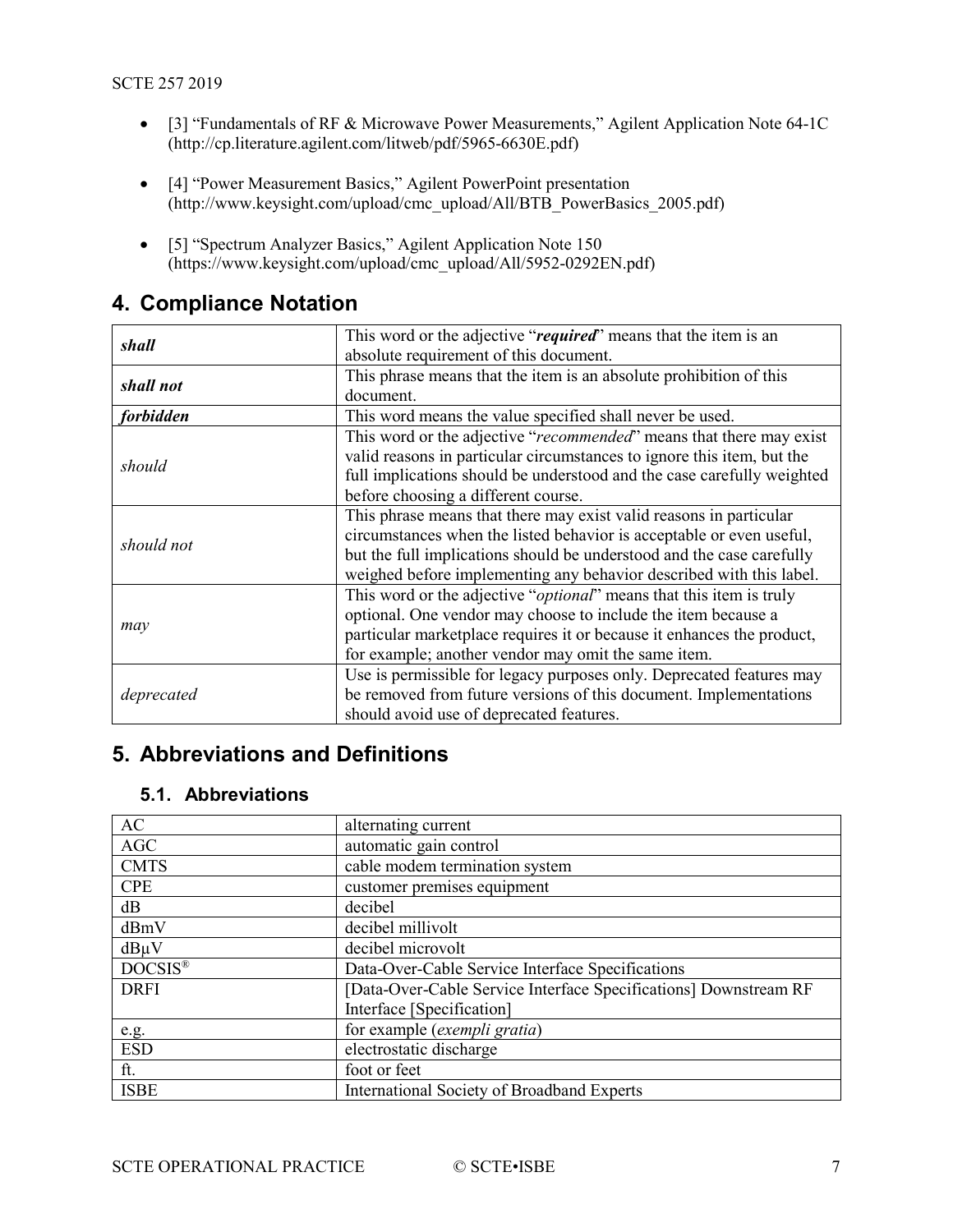| MHz         | megahertz                                     |
|-------------|-----------------------------------------------|
| N/A         | not applicable                                |
| <b>PEP</b>  | peak envelope power                           |
| QAM         | quadrature amplitude modulation               |
| RF          | radio frequency                               |
| <b>RSS</b>  | root sum of squares                           |
| <b>SCTE</b> | Society of Cable Telecommunications Engineers |
| <b>SLM</b>  | signal level meter                            |
| TV          | television                                    |

#### <span id="page-7-0"></span>**5.2. Definitions**

| attenuation               | A decrease in the power of a signal or signals, usually measured in<br>decibels. Expressed mathematically, $L_{dB} = 10\log_{10}(P_{in}/P_{out})$ , where $L_{dB}$<br>is loss in decibels, $P_{in}$ is input power in watts, $P_{out}$ is output power in<br>watts, and $P_{out}$ < $P_{in}$ . When signal power is stated in dBmV, $L_{dB}$ =<br>$P_{in(dBmV)} - P_{out(dBmV)}$                                                                      |
|---------------------------|-------------------------------------------------------------------------------------------------------------------------------------------------------------------------------------------------------------------------------------------------------------------------------------------------------------------------------------------------------------------------------------------------------------------------------------------------------|
| decibel (dB)              | A logarithmic-based expression of the ratio between two values of a<br>physical quantity such as power. Mathematically, the ratio of two<br>power levels $P_1$ and $P_2$ in decibels is $dB = 10log_10(P_1/P_2)$ . The decibel<br>is used to express gain, loss or attenuation, return loss, structural return<br>loss, isolation, carrier-to-noise ratio, signal-to-noise ratio, modulation<br>error ratio, and similar parameters.                  |
| decibel microvolt (dBµV)  | Unit of RF power expressed in terms of voltage, defined as decibels<br>relative to 1 microvolt, where 1 microvolt equals 13.33 femtowatts in a<br>75 ohm impedance. Mathematically, $dB\mu V = 20\log_{10}(value in \mu V/1)$<br>$\mu$ V). The decibel microvolt is used to express RF signal level, more<br>commonly outside of North America.                                                                                                       |
| decibel millivolt (dBmV)  | Unit of RF power expressed in terms of voltage, defined as decibels<br>relative to 1 millivolt, where 1 millivolt equals 13.33 nanowatts in a 75<br>ohm impedance. Mathematically, $dBmV = 20log_{10}(value in mV/1)$<br>mV). The decibel millivolt is used to express RF signal level.                                                                                                                                                               |
| digital channel power     | The average power of a digitally modulated signal as measured by a<br>power meter which uses a thermocouple as a transducer. The average<br>power measurement is integrated over the occupied bandwidth of that<br>signal.                                                                                                                                                                                                                            |
| digital signal power      | See digital channel power                                                                                                                                                                                                                                                                                                                                                                                                                             |
| loss                      | See attenuation                                                                                                                                                                                                                                                                                                                                                                                                                                       |
| peak envelope power (PEP) | The average power during one cycle of an RF signal at the crest of the<br>modulation envelope. The crest of an analog TV signal's visual carrier<br>modulation envelope occurs during synchronizing pulses.                                                                                                                                                                                                                                           |
| power                     | The rate at which work is done, or energy per unit of time, expressed<br>in watts. 1 watt of power is equal to 1 volt causing a current of 1<br>ampere. Mathematically, $P_{AVG} = I_{RMS} * E_{RMS} * cos\theta$ , where $P_{AVG}$ is<br>average power, $I_{RMS}$ is root mean square current, $E_{RMS}$ is root mean<br>square voltage, and $\cos\theta$ is the cosine of the phase angle difference in<br>degrees between the current and voltage. |
| radio frequency (RF)      | That portion of the electromagnetic spectrum from a few kilohertz to<br>just below the frequency of infrared light.                                                                                                                                                                                                                                                                                                                                   |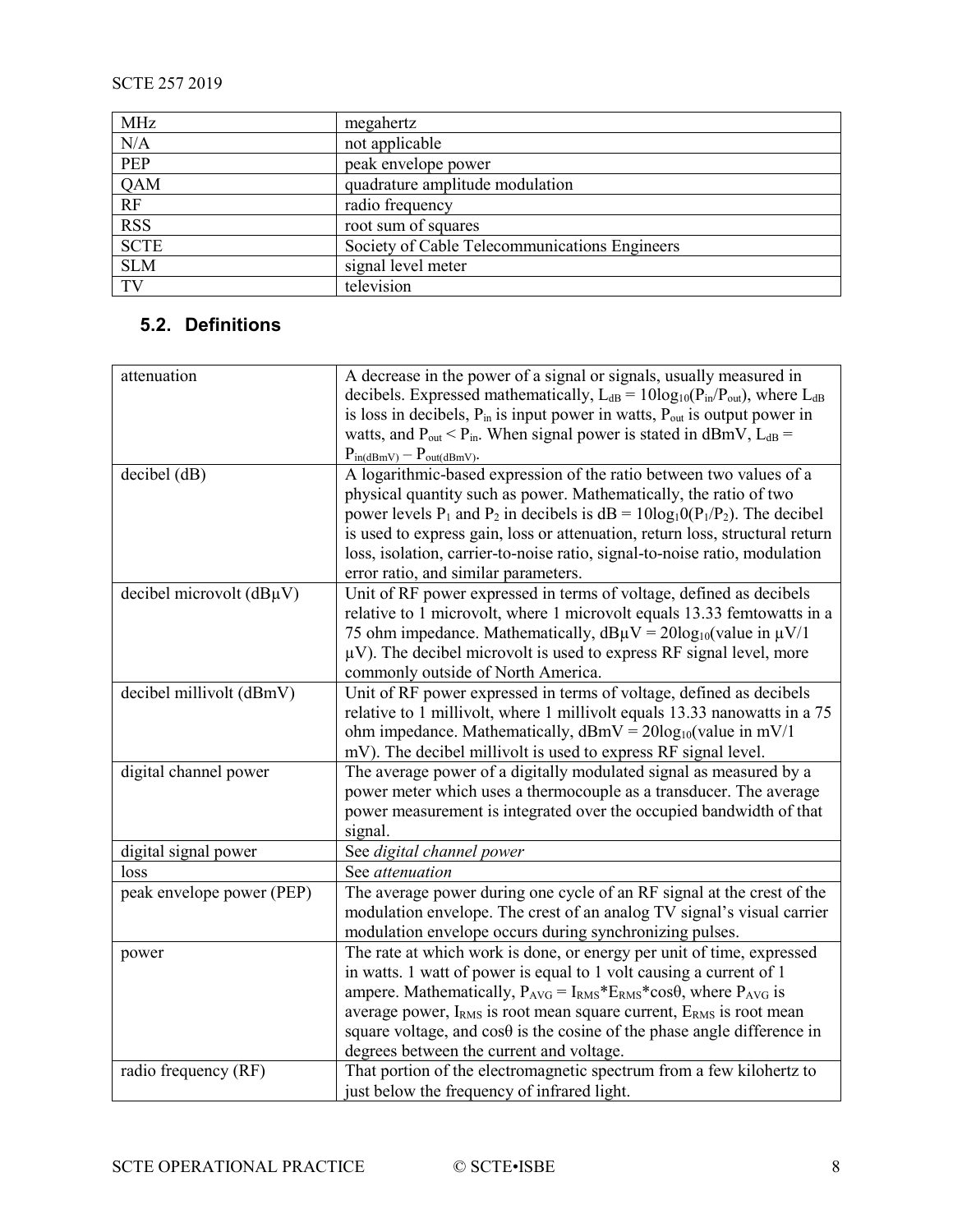| signal level | The amplitude of an RF signal, specifically the power of that signal. In |
|--------------|--------------------------------------------------------------------------|
|              | the case of an analog TV signal's visual carrier, signal level is the    |
|              | carrier's peak envelope power. The signal level of a digitally           |
|              | modulated signal is its average power, also called digital channel       |
|              | power or digital signal power.                                           |

#### <span id="page-8-0"></span>**6. Downstream Signal Level Measurements**

What is signal level? As stated in **5.2 Definitions**, signal level is "The amplitude of an RF signal, specifically the power of that signal." In the case of an analog TV signal's visual carrier, signal level is the carrier's peak envelope power (PEP). The signal level of a quadrature amplitude modulation (QAM) signal or other digital signal is its average power (integrated over the signal's occupied bandwidth), also called digital channel power or digital signal power. Orthogonal frequency division multiplexing (OFDM) power is expressed in average power per CTA channel (that is, power per 6 MHz) as well as total power. [2](#page-8-3)

Signal level in cable networks is expressed using decibel millivolt (dBmV), where dBmV is a unit of power expressed in terms of voltage[.3](#page-8-4) It is incorrect to state signal level using just decibel (dB), because by itself dB is a "logarithmic-based expression of the ratio between two values of a physical quantity such as power." For example, one can correctly say that a two-way splitter's nominal insertion loss is 3.5 dB, or the gain of an amplifier is 20 dB, but not something like "the per-channel input to the modem is 2 dB." For the latter, the correct expression is "the per-channel input to the modem is 2 dBmV."

#### <span id="page-8-1"></span>**6.1. General RF Signal Level Measurements**

Measurement of RF signal level in general involves taking into account three major components, shown in **[Figure 2](#page-8-2)**.



**Figure 2. Basic signal level measurement setup**

<span id="page-8-2"></span>The first component, the signal source, provides an RF signal (or signals) whose level is an assumed or perhaps unknown value. The second component, the interconnection, could be something as simple as a short length of coaxial cable, or may be more complex (e.g., headend combining/splitting network) and include a combination of gain and loss. The third component is the measurement device, the test instrument used to measure the RF signal level.

All three components shown in the figure have an impact in one or more ways on the outcome of signal level measurement. Among the major factors that affect the measurement results are the signal source's accuracy and stability, and depending on the nature of the source, its calibration; the net attenuation in the interconnection; and the measurement device's accuracy and calibration. Other factors such as impedance

<span id="page-8-3"></span> <sup>2</sup> For more information, see the SCTE Operational Practice "DOCSIS 3.1 Downstream OFDM Power Definition, Calculation, and Measurement Techniques."

<span id="page-8-4"></span> $3$  In some locations outside of North America, the decibel microvolt ( $dB\mu V$ ) is used instead of dBmV for RF signal levels.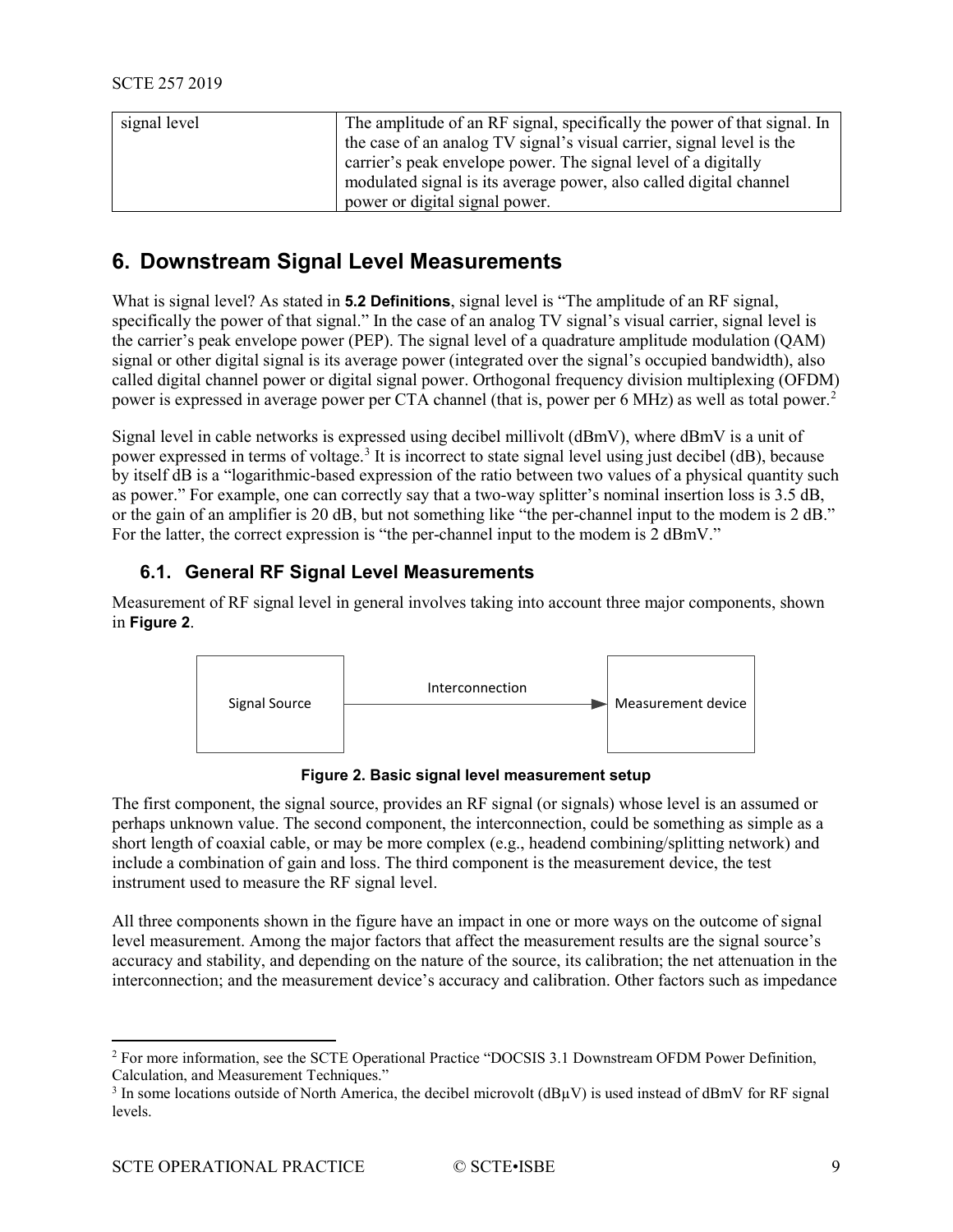mismatches, frequency response flatness, and temperature also have an effect. Indeed, the latter factors can have a significant impact on the measurement results.

The signal level present at the measurement device is the net signal level, which is the difference between the signal source output signal level and the net attenuation through the interconnection. In the following sections, RF power is intended to mean the same thing as RF signal level.

<span id="page-9-1"></span>The following table summarizes typical ranges of downstream per-channel RF signal levels that can be expected in various parts of a cable network. The actual values in any given cable network can be different from what is shown here.

| <b>Measurement location</b>        | RF signal level range     |
|------------------------------------|---------------------------|
| CMTS or QAM modulator output       | +39 dBmV to +60 dBmV      |
| Downstream laser transmitter input | +9 dBmV to +24 dBmV       |
| Fiber node output                  | +38 dBmV to +56 dBmV      |
| Amplifier input                    | $+10$ dBmV to $+20$ dBmV  |
| Amplifier output                   | +38 dBmV to +60 dBmV      |
| Tap spigot output                  | +10 dBmV to +20 dBmV      |
| CPE input (analog)                 | 0 dBmV to +10 dBmV        |
| CPE input (digital)                | -15 $d$ BmV to $+15$ dBmV |

| Table 1. Example signal levels in a cable network |  |  |  |
|---------------------------------------------------|--|--|--|
|                                                   |  |  |  |

#### <span id="page-9-0"></span>**6.2. Accuracy Versus Precision**

Characterizing signal level measurements requires an understanding of related terminology. In particular, the terms *accuracy* and *precision* can cause confusion. While related, they do not mean the same thing. The following definitions are from ISO 5725-1 [1].

- accuracy the closeness of agreement between a test result and the accepted reference value
- precision the closeness of agreement between independent test results obtained under stipulated conditions

When measuring RF signal levels, it is possible for measurement results to be precise but not accurate; to be both precise and accurate; and to be neither precise nor accurate. Clearly, the desired goal is measurement results that are both precise and accurate.

To help understand the concepts of accuracy and precision, consider an analogy in which an archer shoots arrows at a target. The placement of where the archer's arrows hit the target can be described in terms of accuracy and precision, as illustrated in **[Figure 3](#page-10-0)**, **[Figure 4](#page-10-1)**, and **[Figure 5](#page-10-2)**. The small black dots on each target represent where the arrows hit the target. Refer to the table in Section 5.2 for definitions of additional terms.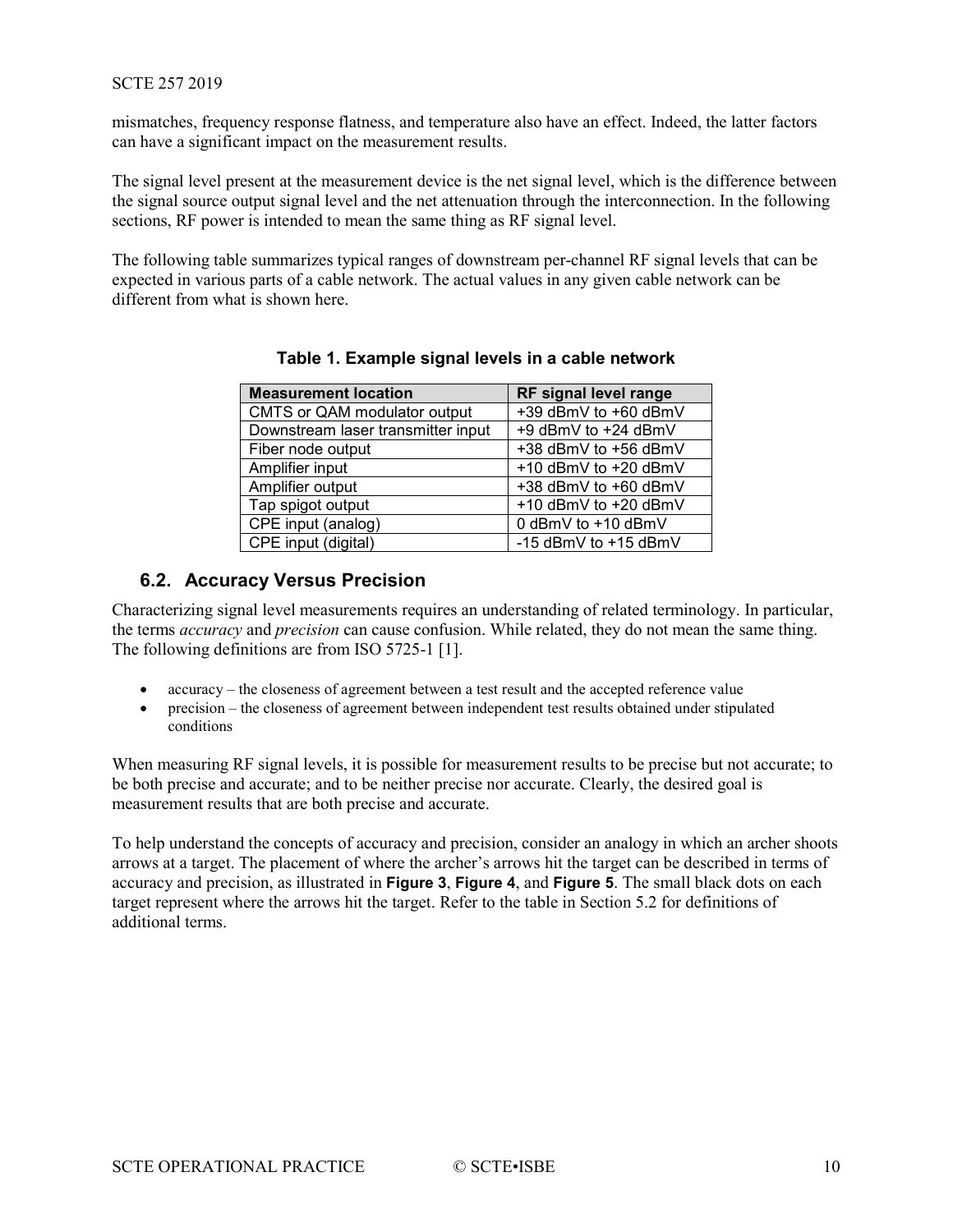

<span id="page-10-0"></span>**Figure 3. This five-shot target grouping is precise but not accurate.**



<span id="page-10-1"></span>**Figure 4. This five-shot target grouping is both precise and accurate.**



**Figure 5. This five-shot target grouping is neither precise nor accurate.**

<span id="page-10-2"></span>Applying the archery analogies to RF signal level measurements, assume a QAM modulator whose perchannel output power is +50 dBmV.

For the example in **[Figure 3](#page-10-0)**, five successive signal level measurements using the same test instrument might report  $+46.9$  dBmV,  $+47.2$  dBmV,  $+47.0$  dBmV,  $+46.8$  dBmV, and  $+47.1$  dBmV. These five measurement results are precise but not accurate.

For the example in **[Figure 4](#page-10-1)**, five successive signal level measurements using the same test instrument might report  $+49.8$  dBmV,  $+50.3$  dBmV,  $+49.6$  dBmV,  $+49.9$  dBmV, and  $+50.2$  dBmV. These five measurement results are both precise and accurate.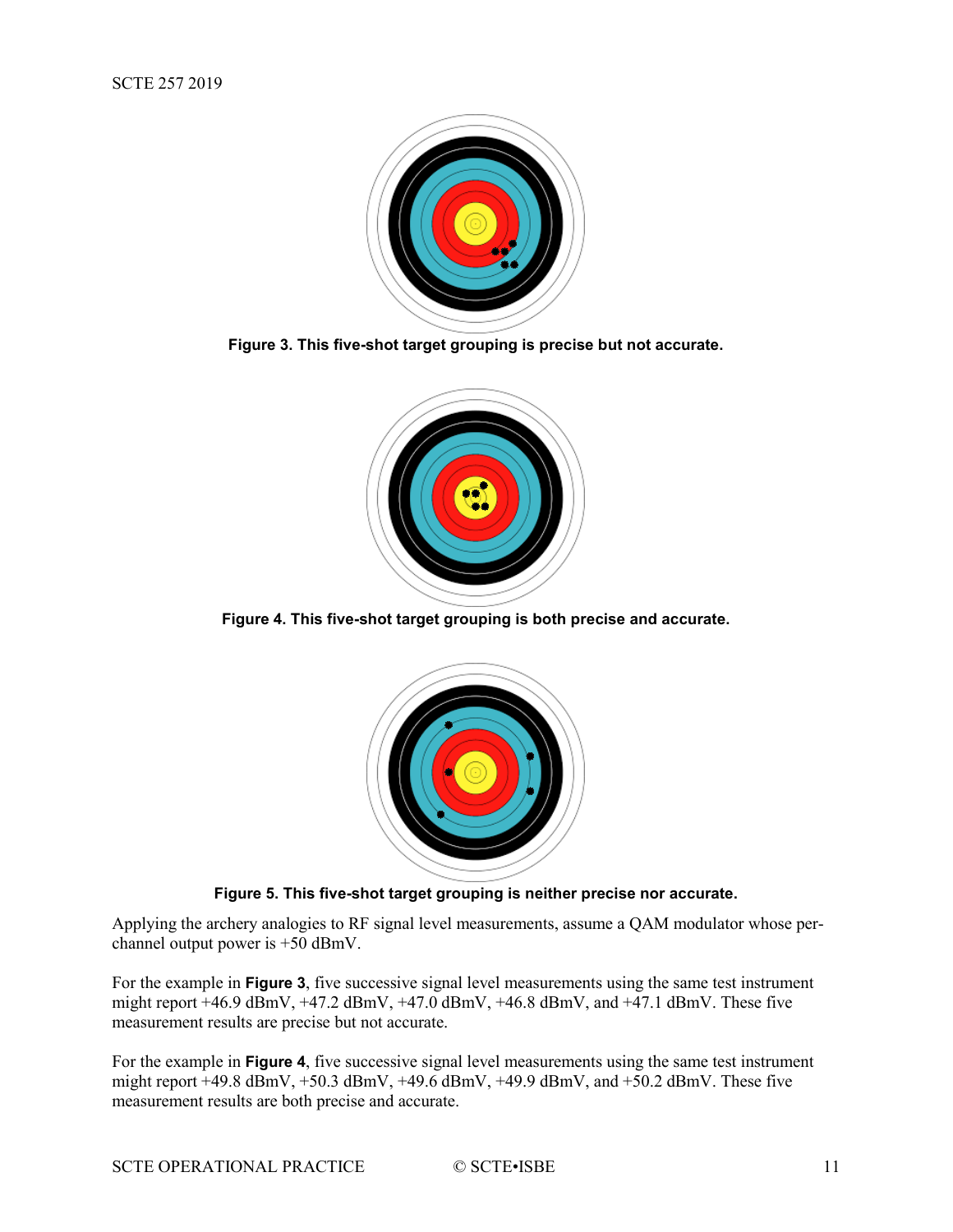For the example in **[Figure 5](#page-10-2)**, five successive signal level measurements using the same test instrument might report  $+46.7$  dBmV,  $+53.1$  dBmV,  $+53.9$  dBmV,  $+47.1$  dBmV, and  $+54.0$  dBmV. These five measurements are neither precise nor accurate.

#### <span id="page-11-0"></span>**6.3. Lab-Grade versus Field-Grade Measurement Devices**

It is important to choose the proper device for measuring RF signal levels. For instance, field-grade instruments are ideal for checking signal levels at the tap, ground block and input to CPE; measuring amplifier and node signal levels, and for routine signal level checks and adjustments in a headend or hub.

Manufacturers of headend and hub site signal sources such as CMTSs and QAM modulators use specialized lab-grade test equipment to ensure that their products comply with published specifications. During manufacture, the signal sources are calibrated such that their configured RF output signal level and their measured RF output signal level meet or exceed the specified power per channel absolute accuracy. In order to ensure the latter, the absolute measurement accuracy of the test equipment used by the manufacturer must be better than the signal source's specified power per channel absolute accuracy.

For example, if the signal source's specified power per channel absolute accuracy is  $\pm 2$  dB relative to the configured value, the test equipment used to calibrate the signal source must have an absolutely accuracy better than  $\pm 2$  dB. Lab-grade instruments have accuracy specs on the order of  $\pm 1$  dB or less.

Field-grade measurement devices used by cable technical personnel have published absolute accuracy specs that typically range from about  $\pm 1.5$  dB to  $\pm 2.5$  dB, depending on make/model. A measurement device with  $\pm 1.5$  dB absolute accuracy might be suitable for confirming whether a CMTS or OAM modulator with  $\pm 2$  dB accuracy meets its own published spec, but instruments with  $\pm 2$  dB or  $\pm 2.5$  dB absolute accuracy would not be suitable in this example.

Some instruments support user-selectable detectors, and other instruments select the detector type automatically without the need for user intervention. [4](#page-11-3) Incorrect detector type could impact the accuracy of the measurement results. Refer to the test equipment manufacturer's instructions for recommendations on detector selection (if applicable) for a given measurement and signal type.

#### <span id="page-11-1"></span>**6.4. A Closer Look at Factors Contributing to Measurement Inaccuracy**

#### *6.4.1. Signal source output signal level tolerance*

<span id="page-11-2"></span>The purpose of measuring a signal source's output RF signal level or power is to confirm that it meets a desired value or perhaps some other specified value (e.g., meets the manufacturer's published spec). Modern QAM modulators, for instance, are required to comply with the technical parameters in the *Data-Over-Cable Service Interface Specifications Downstream RF Interface Specification*, also known as DRFI [2]. In particular, "Table 6–4 - DRFI Device Output Power," requires power per channel absolute accuracy to be  $\pm 2$  dB. That is, a DRFI-compliant modulator's actual output power must be within  $\pm 2$  dB of the configured value. Equipment manufacturers often state compliance with DOCSIS® or DRFI specifications<sup>[5](#page-11-4)</sup> in published headend product data sheets. Amplifier and other active devices usually have published specs based upon typical intended use. Those specs can be adjusted by end users for specific deployment scenarios (different channel loading, tilt, cascade depth, etc., compared to the assumptions used in the manufacturer's published specs).

<span id="page-11-3"></span> <sup>4</sup> Six common detector types discussed in [5] include average, negative peak, normal, positive peak (also known as peak), quasi-peak, and sample.

<span id="page-11-4"></span><sup>&</sup>lt;sup>5</sup> DOCSIS is a trademark owned by Cable Television Laboratories, Inc.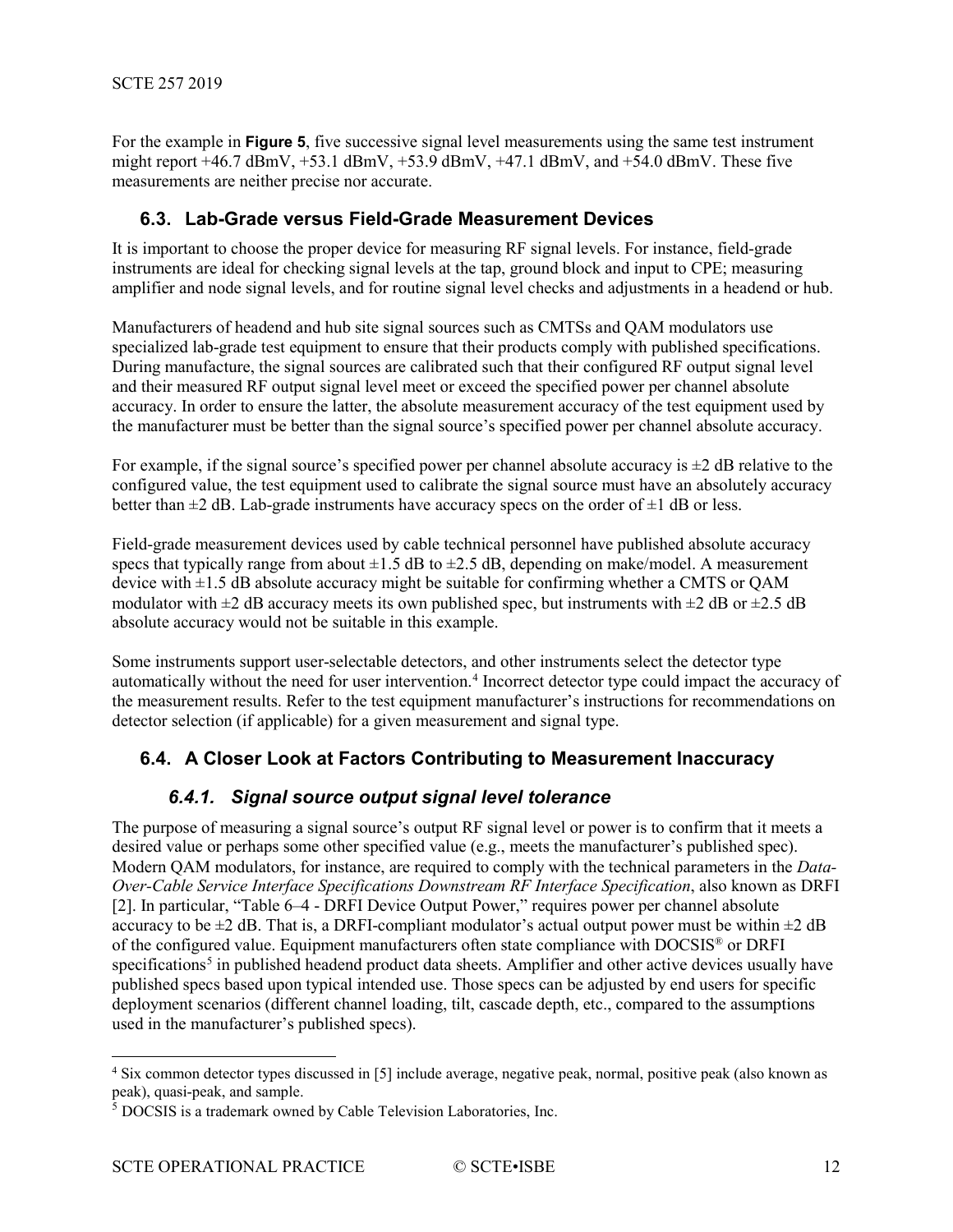#### *6.4.2. Signal source RF signal level stability*

<span id="page-12-0"></span>Once a device's RF output power has been configured and initially measured, one might assume that the signal level will remain at the set value going forward. However, several things can affect signal level output stability. For example, in the outside coax plant, ambient temperature changes will cause the attenuation of the coaxial cable to change<sup>[6](#page-12-4)</sup>, which in turn causes RF levels in the plant to change. Absent automatic gain control (AGC), the output of an amplifier will vary as the RF input signal level from a span of coaxial cable changes over temperature. A headend modulator or other signal source might have an amplitude stability problem that causes the output signal level to vary. Amplitude variation can occur slowly over time, or it can occur quickly over a relatively short period of time. Loose or intermittent connections, cold solder joints, loose center conductor seizure screws, loose modules in nodes and amplifiers (and in headend chassis), are examples of factors that can contribute to RF output signal level instability.

#### *6.4.3. Signal source calibration (if applicable)*

<span id="page-12-1"></span>As mentioned previously, manufacturers of QAM modulators and similar signal sources calibrate the actual output power versus the configured value, using specialized test equipment. Calibration ensures that the signal source meets its published specifications, and if applicable, a specification such as DRFI. If the calibration was incorrect for some reason, the device's actual output power might not meet published specifications.

#### *6.4.4. Interconnection net attenuation*

<span id="page-12-2"></span>The interconnection between a signal source and the measurement device can be as simple as a short length of coaxial cable to as complex as an active headend combing network. The interconnection might exhibit only attenuation – say, coaxial cable, or a combination of coaxial cable and passive devices such as splitters, directional couplers, and in-line attenuators. As well, the interconnection might include a mix of attenuation and gain, the latter from an isolation amplifier or similar.

Net attenuation includes the effects of all attenuation and gain (if applicable) in the signal path. For example, if the interconnection includes an amplifier with 10 dB of gain, and cable and passive attenuation that totals 25 dB, the net attenuation is 15 dB. In any case, interconnection net attenuation must be measured, not assumed.

#### *6.4.5. Measurement device accuracy*

<span id="page-12-3"></span>This is arguably a major source, if not the biggest source, of confusion when making RF power measurements. Often the assumption is that if a piece of test equipment reports, say, +15.2 dBmV, that value must be the actual RF power. Test equipment manufacturers specify absolute measurement accuracy for their products. As mentioned earlier, cable TV handheld and portable field instruments have published accuracy specs ranging from about  $\pm 1.5$  dB to  $\pm 2.5$  dB, depending on make/model. Laboratorygrade instruments might have a published accuracy spec of something like  $\pm (0.24 \text{ dB} + \text{frequency})$ response), where the frequency response is, say,  $\pm 0.35$  dB.

An instrument's specified accuracy means that the reported RF power can be anywhere within the stated accuracy range. For example, if the published accuracy spec is  $\pm 2.5$  dB and the actual net input power to that instrument is +15 dBmV, the instrument's reported value can be anywhere in the +12.5 to +17.5 dBmV range *and be considered within spec for that instrument*.

<span id="page-12-4"></span> $6$  Coaxial cable attenuation in dB varies about 1 percent per 10  $\degree$ F of temperature change.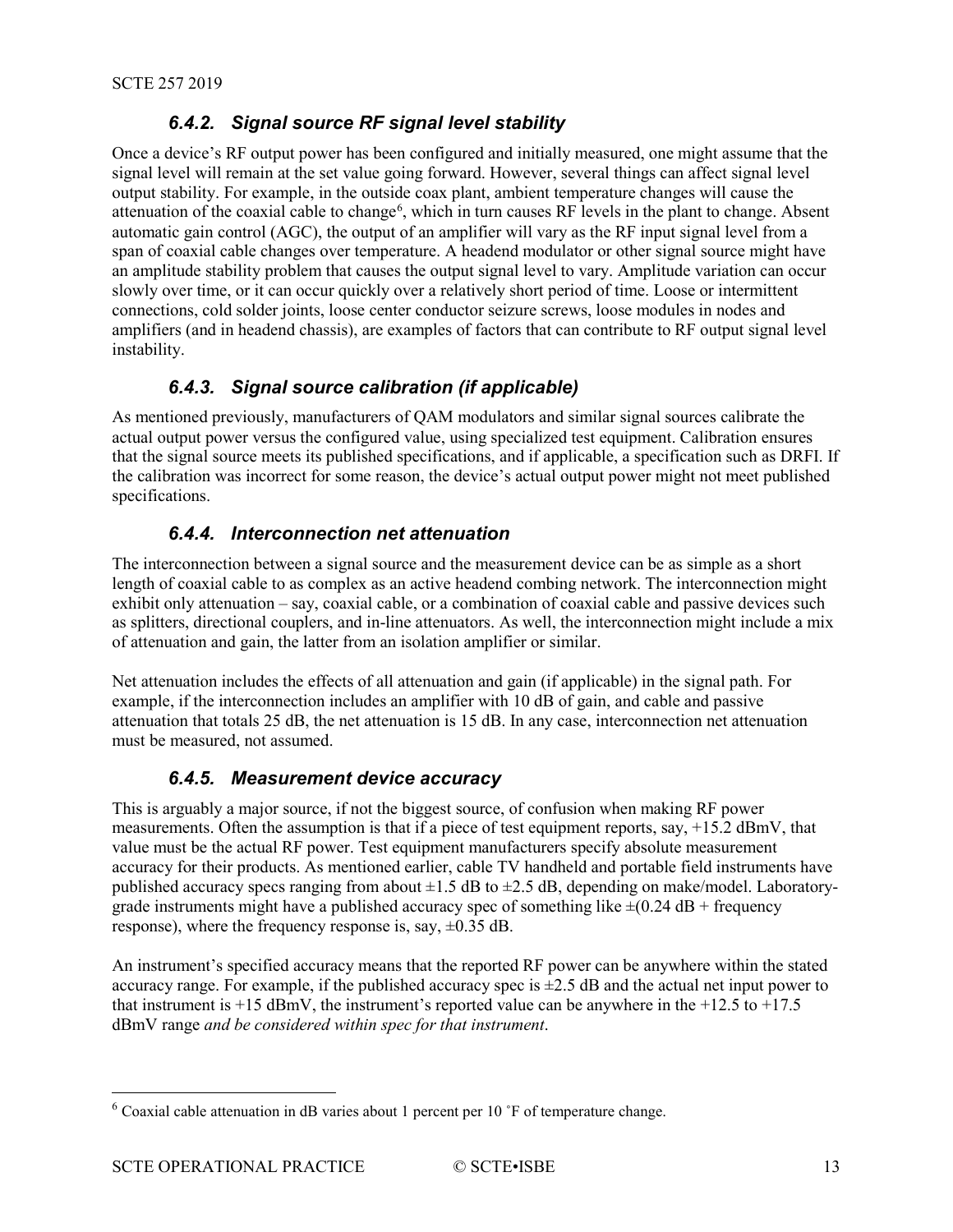#### *6.4.6. Measurement device calibration*

<span id="page-13-0"></span>One often overlooked point is that an instrument's published accuracy specs depend upon the instrument being periodically calibrated by the factory or a factory-authorized service center. Recommended calibration cycles vary among manufacturers and equipment types, but typically range from every six months to every two years or so. The reason is that instrument calibration can and does change over time.

#### *6.4.7. Impedance mismatches*

<span id="page-13-1"></span>Cable TV networks and their components are designed to have a nominal impedance of 75 ohms. The key here is "nominal," since the actual impedance is seldom exactly 75 ohms at all frequencies. Every connector, adapter, splitter, amplifier, etc., and even the coaxial cable itself represents an impedance mismatch to some degree. This is normal and is generally not a problem unless the impedance mismatches are significant. Impedance mismatches can cause standing waves (see next section) as well as additional mismatch-related attenuation in the signal path<sup>7</sup>.

#### *6.4.8. Frequency response*

<span id="page-13-2"></span>Ideally the frequency response of the interconnection between a signal source and measurement device should be flat, but this is rarely the case. Coaxial cable has greater attenuation at higher frequencies than at lower frequencies, resulting in non-flat frequency response. The latter can be an issue when measuring signal power over a wide range of frequencies. If impedance mismatches exist in the signal path being measured, standing waves (amplitude ripple) can degrade the frequency response and impact measured signal levels. Standing waves could affect signal levels on channels across the spectrum, as shown in **[Figure 6](#page-13-4)**. Check signal levels on several adjacent channels or observe on a spectrum analyzer to see if standing waves are present in the spectrum.



**Figure 6. Standing waves can affect levels from channel to channel.**

#### *6.4.9. Temperature*

<span id="page-13-4"></span><span id="page-13-3"></span>Temperature can have a significant effect on the accuracy of RF signal power measurements. As discussed previously, ambient temperature affects the attenuation of coaxial cable, which in turn can affect amplifier input and output RF power. Temperature can affect test equipment calibration and measurement accuracy. Indeed, many test equipment manufacturers provide absolute accuracy specifications for both a fixed temperature and over a range of temperatures. For example, here is the published accuracy specification for a popular handheld cable field instrument:

@ 25 ˚C (77 ˚F): ±0.75 dB Over temp -18 ˚C to +50 ˚C (0 ˚F to 122 ˚F): ±2.0 dB (analog), ±2.5 dB (digital)

<span id="page-13-5"></span><sup>&</sup>lt;sup>7</sup> For example, the published attenuation values for coaxial cable are known as matched loss values – that is, the values assume the cable is connected to a load impedance equal to the cable's characteristic impedance. If the cable is connected to a load impedance that is not equal to the cable's characteristic impedance, the attenuation of the cable will be higher than its matched loss by an amount that depends on the severity of the impedance mismatch. See [https://en.wikipedia.org/wiki/Mismatch\\_loss](https://en.wikipedia.org/wiki/Mismatch_loss)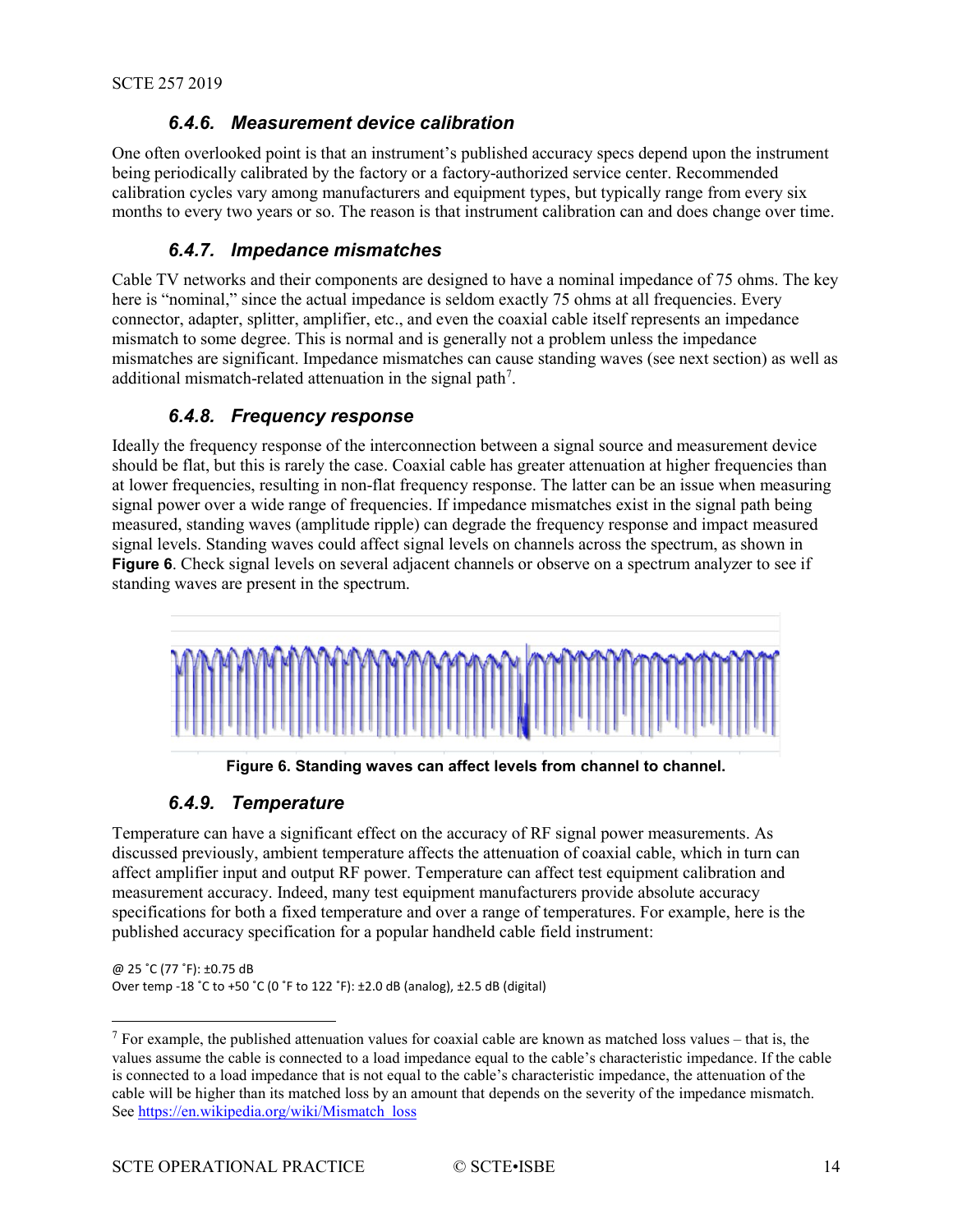<span id="page-14-0"></span>Note the wider accuracy windows for analog and digital measurements over temperature compared to the specified accuracy at 25 °C (77 °F).

#### *6.4.10. Single channel per port versus multiple channels per port*

If a QAM modulator supports multiple channels per RF port, it is important to keep in mind that perchannel maximum output power decreases when the modulator is operating in multiple-channel mode compared to operation in single-channel mode. **[Figure 7](#page-14-1)** is excerpted from Table 6.4 of the DRFI Specification.

| Required power per channel for N channels combined<br>onto a single RF port. for $N \leq 8$ , where<br>$N \equiv$ maximum number of combined channels per port<br>and $N' \equiv$ number of active combined channels per<br>port $(N'=< N)$ : | Required power in dBmV per channel                                                                |
|-----------------------------------------------------------------------------------------------------------------------------------------------------------------------------------------------------------------------------------------------|---------------------------------------------------------------------------------------------------|
| $N'=1$                                                                                                                                                                                                                                        | $60$ dBmV                                                                                         |
| $N'=2$                                                                                                                                                                                                                                        | 56 dBmV                                                                                           |
| $N' = 3$                                                                                                                                                                                                                                      | 54 dBmV                                                                                           |
| $N' = 4$                                                                                                                                                                                                                                      | 52 dBmV                                                                                           |
| $4 < N' = < 8$                                                                                                                                                                                                                                | 60 – ceil [3.6*log2(N')] dBmV                                                                     |
| Required power per channel for N' channels<br>combined onto a single RF port for $N' \geq N/4$<br>and $N \geq 9$ :                                                                                                                            | Required power in dBmV per channel                                                                |
| $N' \geq N/4$                                                                                                                                                                                                                                 | 60 – ceil [3.6*log <sub>2</sub> (N')] dBmV                                                        |
| Required power per channel for $N'$ channels<br>combined onto a single RF port for $N' < N/4$ and<br>$N = 9$ :                                                                                                                                | Required power in dBmV per channel, where<br>$N'' \equiv min$ [4 <i>N'</i> , ceil [ <i>N</i> /4]] |
| $l = < N' < N/4$                                                                                                                                                                                                                              | 60 – ceil [3.6*log2(N")] dBmV                                                                     |

**Figure 7. Excerpt from DRFI**

<span id="page-14-1"></span>If a DRFI-compliant QAM modulator is configured for one channel per port, the maximum RF power for that channel is  $+60$  dBmV. If the same modulator is configured for four channels per port, the maximum per-channel power is +52 dBmV. If the channel count per port is greater than four, the maximum perchannel power is defined by the formula $8$ 

 $60 - \text{ceil}[3.6* \log_2(N')]$ 

where ceil is the mathematical ceiling function N' is the number of active channels per port

Note that the logarithm in the formula is base 2, not the more common base 10. See the **Appendix** for an explanation of how to calculate base 2 logarithms.

The following two examples illustrate the change in maximum per-channel power with different numbers of channels per port.

<span id="page-14-2"></span><sup>&</sup>lt;sup>8</sup> A multiple-channel-per-port QAM modulator operates with the functional equivalent of a built-in headend combiner, reducing the per-channel signal level as the number of channels increases (much like an actual combiner does). The 3.6\*log<sub>2</sub> term in the formula is intended to represent the QAM modulator's equivalent internal splitter/combiner loss.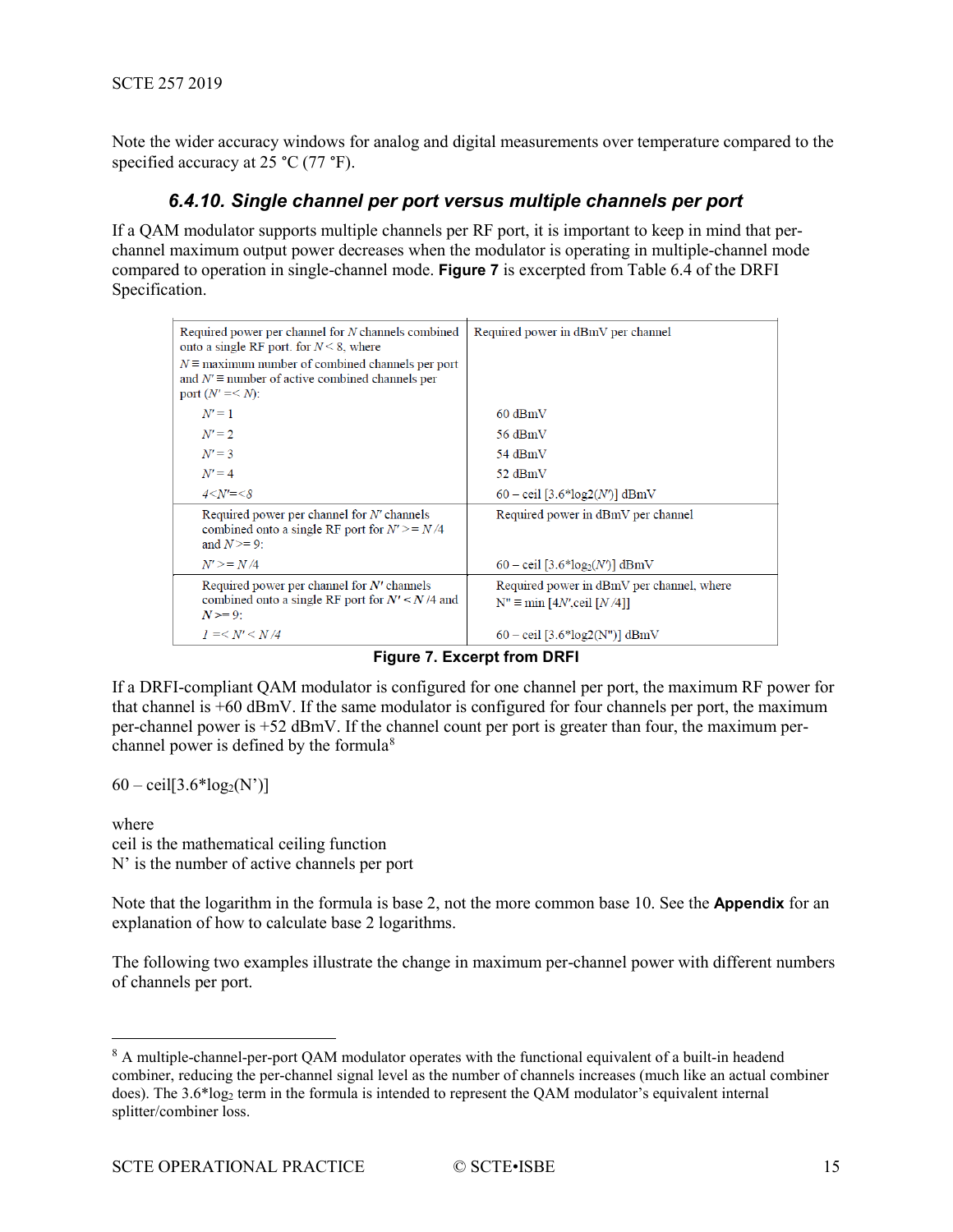Example 1: If the modulator is configured for eight channels per port, the maximum per-channel power is

```
60 - \text{ceil}[3.6* \log_2(8)]60 - \text{ceil}[3.6 * 3]60 - \text{ceil}[10.80]60 - 11149 dBmV
```
Example 2: If the modulator is configured for 32 channels per port, the maximum per-channel power is

 $60 - \text{ceil}[3.6* \log_2(32)]$  $60 - \text{ceil}[3.6 * 5]$  $60 - \text{ceil}[18]$  $60 - 18$ ] 42 dBmV

#### <span id="page-15-0"></span>**6.5. Assumption Errors**

Don't assume or estimate the amount of loss in cables, passives, etc., MEASURE IT. If RF power on multiple frequencies or channels is being measured, be sure to measure the attenuation through cables and other components between the signal source and measurement device at those frequencies. Consider ALL losses in the signal path: coaxial cables (mini-coax and conventional-size coax), connectors and adapters, passives such as splitters and directional couplers, in-line attenuators, and test points. If gain is present in the signal path between the source and measurement device, that must be accounted for, too.

<span id="page-15-1"></span>Even though passive devices such as splitters are often said to have flat insertion loss across a wide frequency range, in reality passive device insertion loss at higher frequencies is usually at least slightly greater than it is at lower frequencies. The following table summarizes one vendor's published insertion loss specifications for two-way drop splitters. While the attenuation versus frequency differences aren't significant, they have to be taken into account. Here, too, don't assume; measure the actual insertion loss at the frequencies of interest.

| <b>Frequency range</b> | <b>Insertion loss</b> |
|------------------------|-----------------------|
| 5 MHz to 65 MHz        | 3.5dB                 |
| 65 MHz to 470 MHz      | $3.6\,\mathrm{dB}$    |
| 470 MHz to 862 MHz     | $3.8\,\mathrm{dB}$    |
| 862 MHz to 1 GHz       | $3.9 \text{ dB}$      |
| 1 GHz to 1.2 GHz       | $4.2 \text{ dB}$      |

**Table 2. Two-way splitter insertion loss**

Coaxial cable attenuation is not uniform across frequency, either – its attenuation is greater at higher frequencies than it is at lower frequencies.

**[Figure 8](#page-16-1)** shows an example of the maximum attenuation in dB/100 feet versus frequency for 75-ohm impedance mini-coax.[9](#page-15-2) **[Figure 9](#page-16-2)** shows an example of the maximum attenuation versus frequency for Series 59 headend coax. The graphs in the two figures illustrate how coaxial cable attenuation increases

<span id="page-15-2"></span><sup>&</sup>lt;sup>9</sup> The graph in Figure 8 is derived from attenuation data in ANSI/SCTE 117 2018 "Specification for Braided 75 Ω, Mini-Series Quad Shield Coaxial Cable for CMTS and SDI cables." See [https://www.scte.org/SCTEDocs/Standards/ANSI\\_SCTE%20117%202018.pdf](https://www.scte.org/SCTEDocs/Standards/ANSI_SCTE%20117%202018.pdf)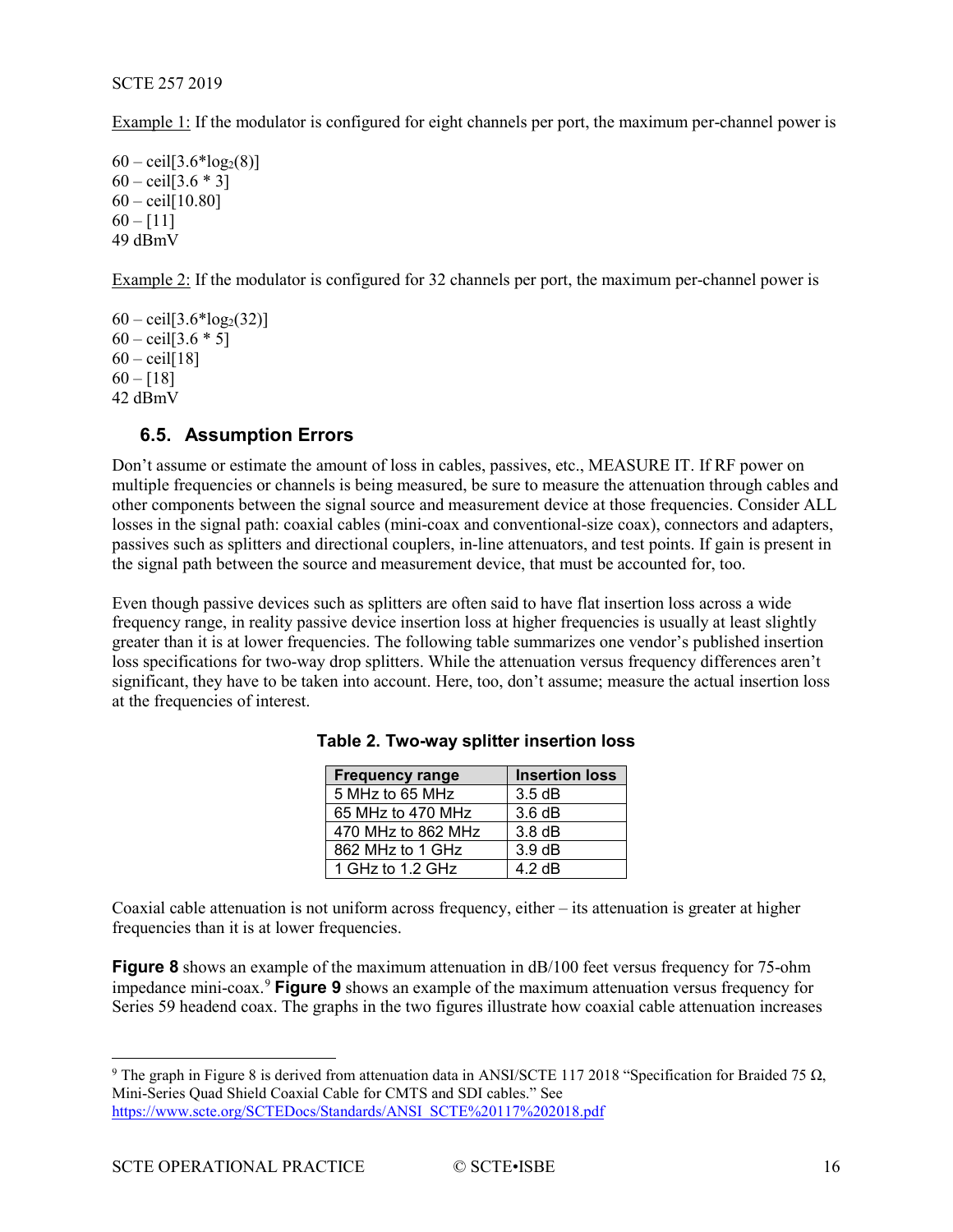with frequency, as well as the difference between mini-coax and a larger diameter coax such as Series 59. Be sure to measure the actual attenuation of the cable in use on the frequency or frequencies of interest.



<span id="page-16-1"></span>**Figure 8. 75 ohm mini-coax maximum cable attenuation versus frequency (data derived from ANSI/SCTE 117 2018)**



<span id="page-16-2"></span>**Figure 9. Example of maximum attenuation versus frequency for Series 59 headend coaxial cable**

#### <span id="page-16-0"></span>**6.6. Tips for More Accurate Measurements**

The following recommendations are provided to help ensure more accurate results when measuring downstream RF power.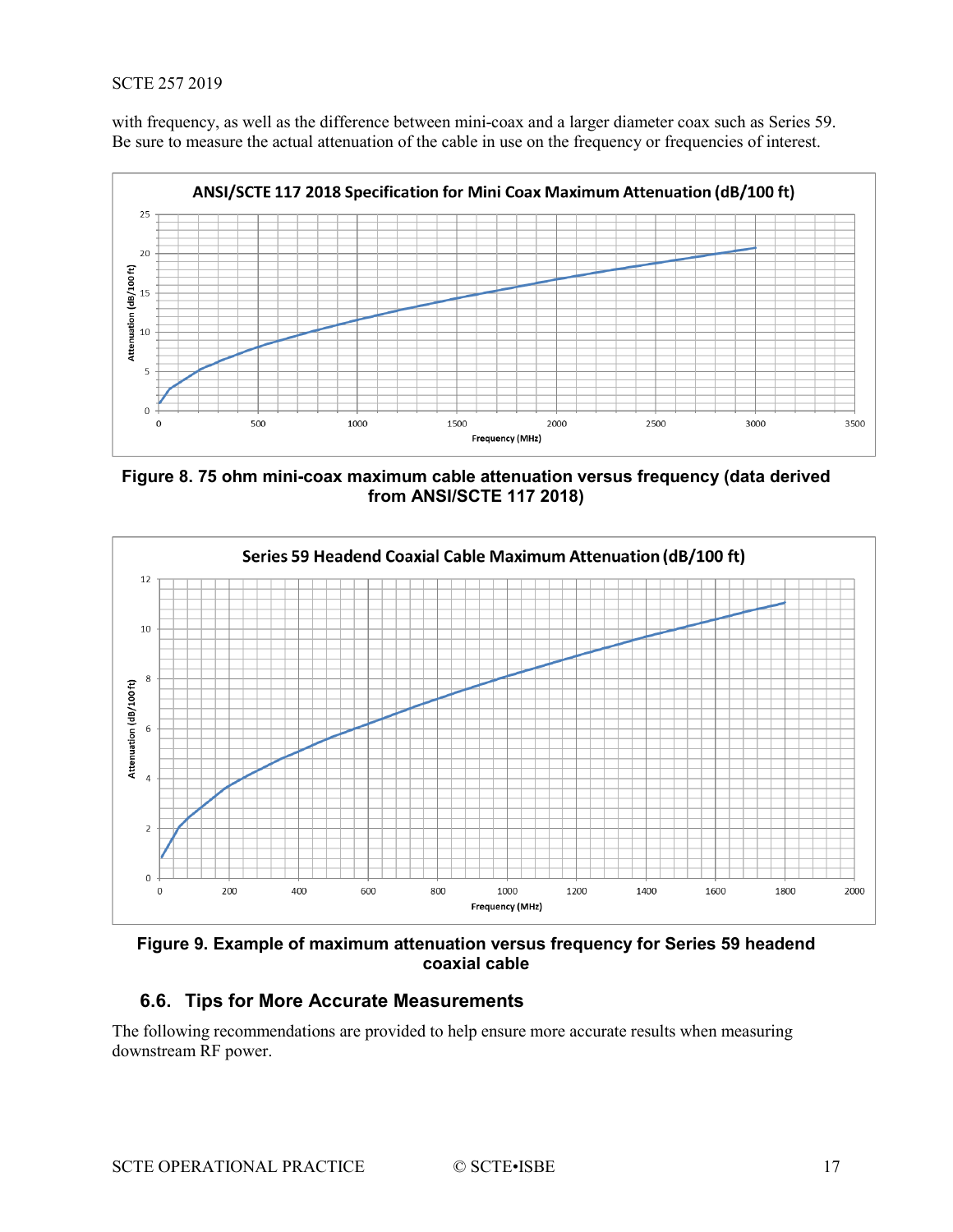**Note:** Take appropriate precautions for electrostatic discharge (ESD) protection when performing the measurements described in this document. If the test equipment is powered from an alternating current (AC) mains connection, if possible connect the test equipment to the same AC circuit as the equipment being measured.

- $\checkmark$  In scenarios where highly accurate RF power measurement results are required, be aware that some instruments may not have the required accuracy. For instance, typical handheld field instruments have absolute accuracy specifications in the  $\pm 1.5$  to  $\pm 2.5$  dB range.
- $\checkmark$  Use test equipment that has been calibrated by the factory or a factory-authorized service center at intervals recommended by the manufacturer.
- $\checkmark$  Ensure that the measurement device has sufficient dynamic range to support the desired measurement. In some cases it might be necessary to use an external attenuator connected to the input of the measurement device to prevent instrument overload. If so, be sure to take into account the impact of the additional attenuation on the measurement results.
- $\checkmark$  Follow the signal source and measurement device manufacturers' recommendations for adequate equipment warmup time prior to making RF signal level measurements.
- $\checkmark$  If the test equipment has a built-in calibration routine available, be sure to use it prior to performing measurements.
- $\checkmark$  Some instruments may require additional configuration steps for measurement of different types of signals (e.g., analog TV signal visual carrier levels versus QAM signals). In all cases, follow the test equipment manufacturer's instructions for setup and operation.
- $\checkmark$  Ensure that battery-operated test equipment is fully charged prior to use.
- $\checkmark$  To the extent possible, minimize the use of adapters, which can degrade measurement accuracy.
- $\checkmark$  Ensure that all connectors have been properly installed on test cables, and are adequately tightened on mating interfaces.
- $\checkmark$  Check all connectors between the signal source and measurement device (e.g., signal source output, patch panel(s), headend combiner, etc.), and ensure that all are properly tightened.
- $\checkmark$  Unused RF ports on combining networks, splitters, couplers, and other devices should be properly terminated using suitable 75-ohm impedance terminators.
- $\checkmark$  When checking amplifiers, nodes, and headend or hub site equipment, ensure that all modules, line cards, and plug-in components and accessories are properly seated in their respective chassis slots, housings, and sockets.
- $\checkmark$  Where applicable, confirm that the configuration of the signal source (e.g., CMTS or QAM modulator) is correct prior to performing RF power measurements.
- $\checkmark$  For signal sources that support multiple channels per port, take into account the reduced powerper-channel with multiple-channel operation compared to single-channel operation.
- $\checkmark$  Be sure to add the net attenuation of the interconnection to the measurement device's displayed power reading to determine the source output power. Be aware that the net attenuation of the interconnection might not be uniform across frequency.
- $\checkmark$  Do not assume or estimate the amount of attenuation in cables, passives, etc., MEASURE IT at the frequency or frequencies of interest.

**Note:** To reduce the possibility of damaging the MCX connectors on CMTS line cards, headend combiners, and other MCX-equipped devices, avoid connecting the test equipment directly to the connector. Instead, connect the test equipment to the end of a downstream cable that is already connected to the line card, to a convenient test point, or the output of an external RF switch (if used). Be sure to account for attenuation between the device's MCX connector and test equipment input (if possible, measure the actual loss). In scenarios where a direct connection must be made to a device's MCX connector (e.g., when troubleshooting possible connector or mini-coax problems), carefully connect an MCX connector-equipped test cable to the port in question, ensuring that the test cable's MCX connector is properly mated to the device's MCX connector.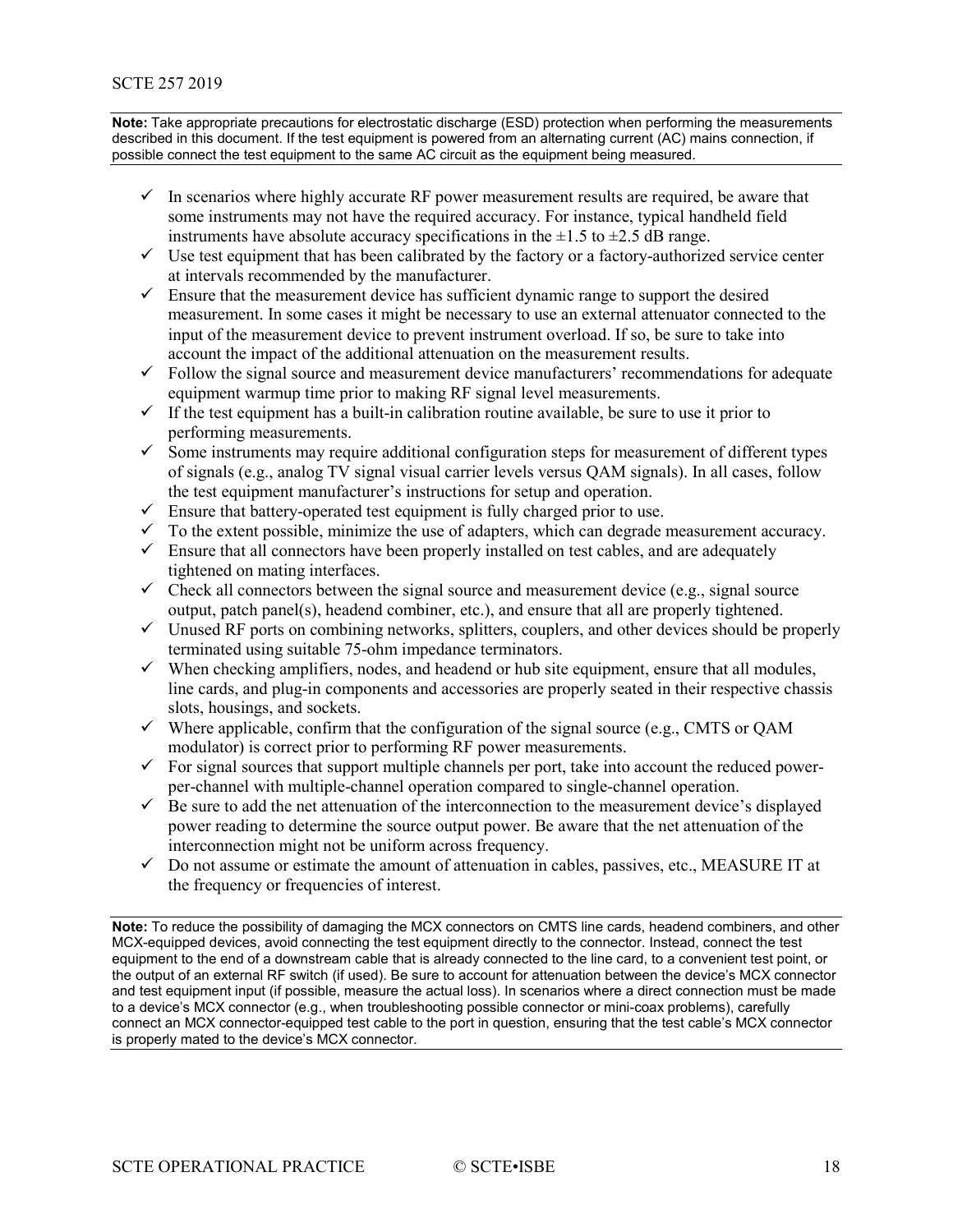#### <span id="page-18-0"></span>**6.7. Signal Source Configuration**

Before measuring CMTS or QAM modulator downstream RF signal level, ensure that the signal source's configuration is correct. Consult the respective manufacturer's documentation for configuration and monitoring commands and data access.

#### <span id="page-18-1"></span>**7. Signal Level Measurement Examples**

The following two examples illustrate the impact of various factors on the accuracy of signal level measurements.

#### <span id="page-18-2"></span>**7.1. Example 1**

<span id="page-18-4"></span>Assume that a QAM modulator is configured via its setup menu to generate a single QAM signal whose frequency is 750 MHz at an output level of +50 dBmV (digital channel power). The desire is to measure the output power to confirm the modulator's configuration. The following table summarizes the various factors affecting the measurement. What is the worst-case measurement error?

| <b>Parameter</b>                                              | <b>Tolerance</b> |
|---------------------------------------------------------------|------------------|
| Modulator output +50<br>dBmV @ 750 MHz                        | $+2$ dB          |
| 10 ft. mini-coax jumper<br>loss (0.92 dB/10 ft. @<br>750 MHz) | N/A              |
| Test equipment<br>measurement accuracy                        | $+2$ dB          |

#### **Table 3. Parameters for Example 1**

**[Figure 10](#page-18-3)** illustrates this example.



#### **Figure 10. Block diagram for Example 1**

<span id="page-18-3"></span>In a perfect world, the modulator output would be exactly +50 dBmV, the coax loss exactly 0.92 dB, and the net input power to the test equipment exactly +49.08 dBmV. The instrument would display the net input power, or +49.08 dBmV. Adding back the loss of the 10 ft. length of coax, 0.92 dB, to the reported power would yield the modulator's +50 dBmV output power.

In reality, the following factors will affect the test equipment's reported power. First, the modulator's  $\pm 2$ dB calibration accuracy means the actual output power could be anywhere in the  $+48$  dBmV to  $+52$ dBmV range when the device is configured for +50 dBmV. The test equipment's reported power could be as much as 2 dB below or above its net input power.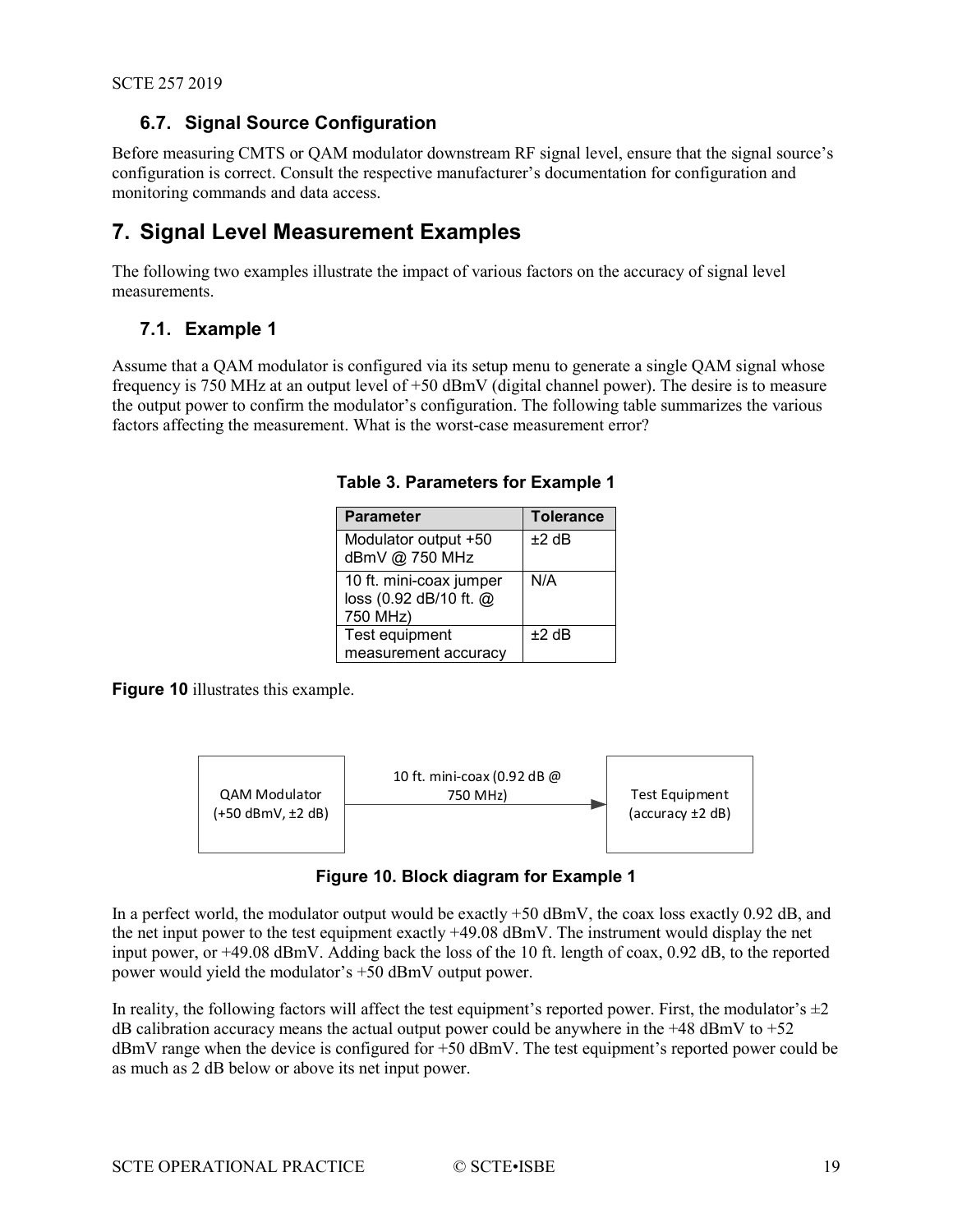In a worst-case scenario, all of the measurement errors would be at their extremes in the same direction and add constructively. For example, the modulator's actual output power might be +48 dBmV and the test equipment accuracy at the -2 dB point. Thus, the net input power to the test equipment would be +48  $dBmV - 0.92 dB = +47.08$  dBmV. However, instead of reporting  $+47.08$  dBmV, the instrument would report 2 dB low, or +45.08 dBmV.

Practically speaking, the measurement errors are unlikely to be at their extremes, and even if they were, the errors probably would not all be in the same direction. There is a method known as root sum of squares, or RSS, that can be used to combine measurement uncertainties/errors and provide a more realistic total uncertainty. However, RSS is beyond the scope of this paper. See [3] and [4] in **3.3 Published Materials** for more information on RSS.

#### <span id="page-19-0"></span>**7.2. Example 2**

<span id="page-19-2"></span>Assume that a QAM modulator is configured via its setup menu to generate a single QAM signal whose frequency is 750 MHz at an output level of +50 dBmV (digital channel power). The desire is to measure the output to confirm the modulator's configuration. The following table summarizes the various factors affecting the measurement. What is the worst-case measurement uncertainty?

| <b>Parameter</b>         | <b>Tolerance</b> |
|--------------------------|------------------|
| Modulator output +50     | $±2$ dB          |
| dBmV @ 750 MHz           |                  |
| 10 ft. mini-coax jumper  | N/A              |
| loss (0.92 dB/10 ft. @   |                  |
| 750 MHz)                 |                  |
| Directional coupler test | $\pm 0.5$ dB     |
| point loss (20 dB)       |                  |
| Second 10 ft. mini-coax  | N/A              |
| jumper loss (0.92 dB/10  |                  |
| ft. @ 750 MHz)           |                  |
| Test equipment           | $+2$ dB          |
| measurement accuracy     |                  |

#### **Table 4. Parameters for Example 2**

**[Figure 11](#page-19-1)** illustrates this example.



<span id="page-19-1"></span>**Figure 11. Block diagram for Example 2**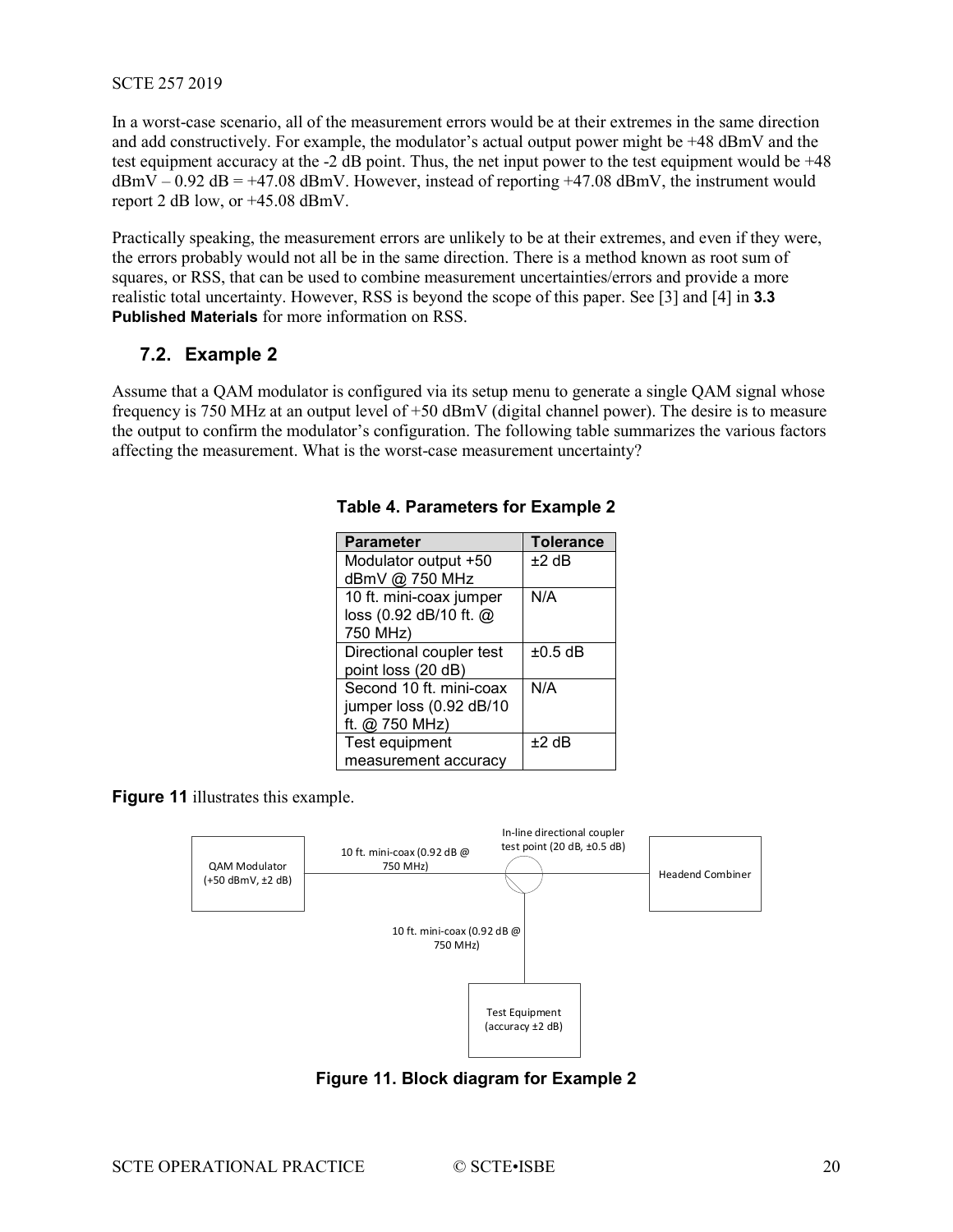As was the case in Example 1, if there were no measurement tolerance or error to worry about, the modulator output would be exactly +50 dBmV, the first 10 ft. length of coax loss would be exactly 0.92 dB, the directional coupler insertion (tap) loss exactly 20 dB, the second 10 ft. length of coax loss exactly 0.92 dB, and the net input power to the test equipment exactly +28.16 dBmV. The instrument would display the net input power, or +28.16 dBmV. Adding back the total interconnection loss, 21.84 dB, to the reported power would yield the modulator's +50 dBmV output power.

In a worst-case scenario, all of the measurement tolerances/errors would be at their extremes in the same direction and add constructively. For example, the modulator's actual output power might be +48 dBmV, the directional coupler tap loss 20.5 dB, and the test equipment accuracy at the -2 dB point. The net input power to the test equipment would be +48 dBmV – (0.92 dB + 20.5 dB + 0.92 dB) = +25.66 dBmV. However, instead of reporting +25.66 dBmV, the instrument would report 2 dB low, or +23.66 dBmV. Adding back the assumed interconnection loss (0.92 dB + 20 dB + 0.92 dB) would mean the assumed modulator output power is +45.5 dBmV, or 4.5 dB below the configured output. If the actual interconnection loss (0.92 dB + 20.5 dB + 0.92 dB) were known, the assumed modulator output power would be  $+23.66$  dBmV + 0.92 dB + 20.5 dB + 0.92 dB = +46 dBmV, or 4 dB below the configured output.

Here, too, the measurement tolerances/errors are unlikely to be at their extremes, and even if they were, they probably would not all be in the same direction.

#### <span id="page-20-0"></span>**8. Conclusion**

Measurement of a cable network's downstream RF signal levels is often taken for granted and assumed to be fairly straightforward. Rarely, however, is signal level measurement as simple as connecting a piece of test equipment to a test point or signal source output connector.

Some important factors must be taken into consideration, such as measurement device absolute measurement accuracy compared to the accuracy of the signal source. Typical handheld field instruments are fine for most routine plant and subscriber drop measurements, but generally don't have the necessary accuracy to confirm whether a CMTS or QAM modulator meets published specifications. For example, one cannot use a measurement device with a published accuracy spec of  $\pm 2.5$  dB to accurately measure a signal source whose published RF output level accuracy is, say,  $\pm 1.5$  dB.

Other factors discussed in this Operational Practice must be accounted for when performing RF signal level measurements, all of which will affect a measurement device's reported signal level. For more indepth information about measurement of RF signal levels, the reader is encouraged to review some or all of the material listed in **3. Informative References**.